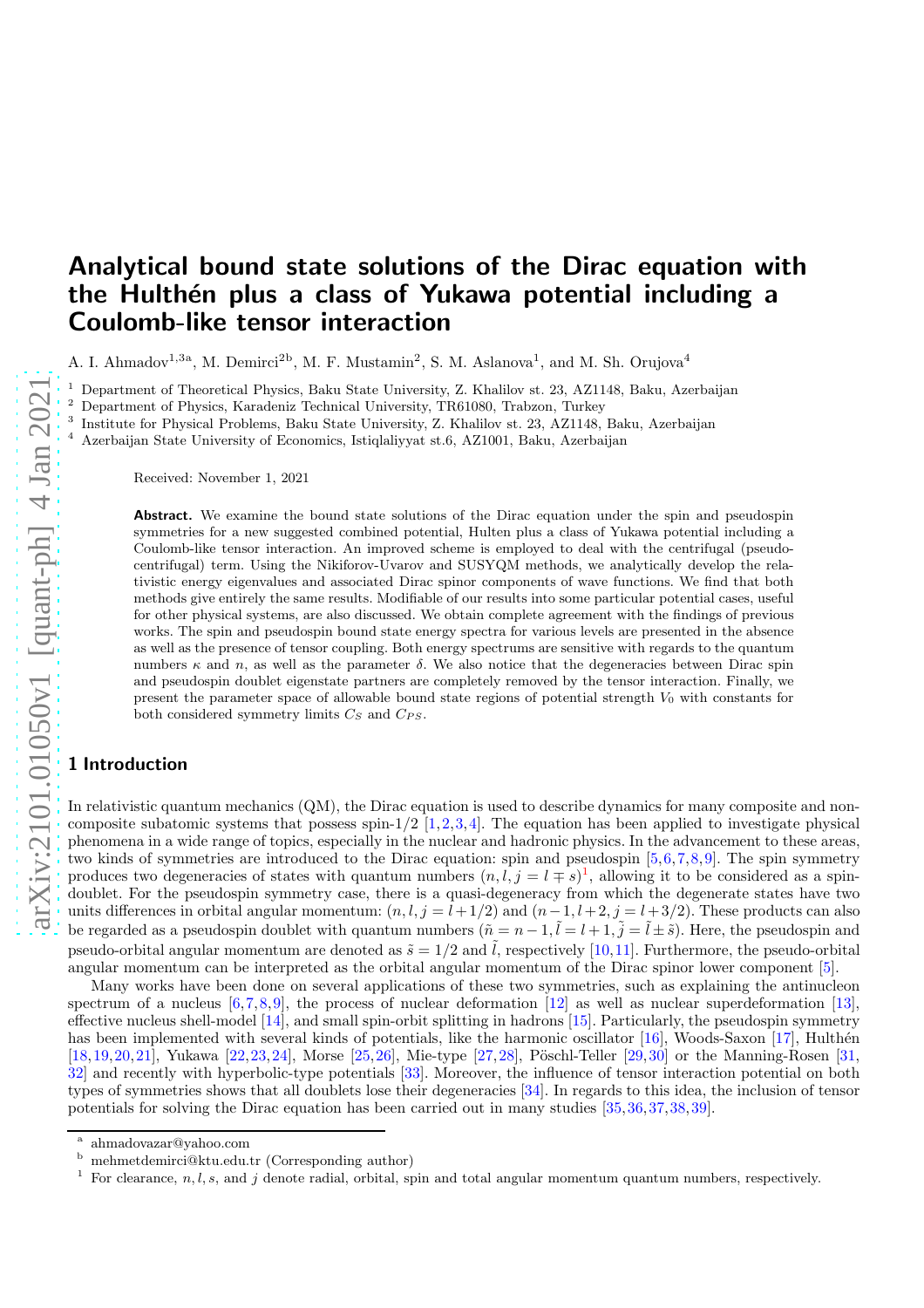Accompanying scalar, vector and tensor interactions to explain various systems in an effective way to the Dirac equation may help us understand complication of nuclear structure. Investigating straightly with quantum chromodynamics at a full-scale seems to be hopelessly difficult at present. Many-body physics approach can be done, but still not offering a simple way. As a result, a simplified, mean-field type approach is always valuable. An extreme version of this would be to assume an effective potential generated by the full set of particles, and look at the energy levels of a single nucleon in this effective field. Since involved interactions might depend on the individual nucleon spin as well, the most general structure allows these scalar, vector and tensor potentials. Regarding these backgrounds, our main concern in the present study is to examine the bound state solutions of the Dirac equation under the spin and pseudospin symmetry limits with new suggested potential. The potential consists of the Hulthén  $[40,41]$  $[40,41]$ 

$$
V_H(r) = -\frac{Ze^2\delta e^{-\delta r}}{(1 - e^{-\delta r})},\tag{1.1}
$$

plus a class of Yukawa-type potential

$$
V_{CY}(r) = -\frac{Ae^{-\delta r}}{r} - \frac{Be^{-2\delta r}}{r^2}.
$$
\n(1.2)

The parameter Z is the atomic number, while  $\delta$  and r are the screening parameter and separation distance of the potential, respectively. The parameters  $A$  and  $B$  indicate the interaction strengths. The Hulthén potential is classified as short-range potentials, extensively applied to describe the continuum and bound states of the interaction systems. It has been implemented in atomic, nuclear, and particle physics, particularly to deal with strong coupling, so that significant role may emerge for a particle under this potential. The Yukawa potential [\[42\]](#page-20-42), on the other hand, is a well-known effective potential that has successfully described the strong interactions between nucleons. It is widely used in plasma physics, in which it represents the potential for a charged particle affected by weakly non-ideal plasma, and also in electrolytes and colloids. Briefly speaking, both potentials are two simple representations of the screened Coulomb potential, i.e., they include Coulombic behavior for small  $r$  and decrease exponentially as  $r$  increased.

Some previous attempts have provided satisfactory energy bound states by examining both potentials separately. However, no one has considered them as a linear combination so far. In this study, we propose their combination for the first time, in order to obtain bound state solutions of Dirac equation. Various mentioned phenomena earlier can be investigated by utilizing combination of them to give alternative perspectives. Explicitly, from the two mentioned potentials, we have

<span id="page-1-0"></span>
$$
V(r) = -\frac{Ze^2\delta e^{-\delta r}}{(1 - e^{-\delta r})} - \frac{Ae^{-\delta r}}{r} - \frac{Be^{-2\delta r}}{r^2}.
$$
\n(1.3)

For the tensor interaction, we use the following Coulomb-like potential

<span id="page-1-1"></span>
$$
U(r) = -\frac{H}{r}, \ H = \frac{Z_a Z_b}{4\pi\varepsilon_0}, \ r \ge R_c,
$$
\n(1.4)

where  $Z_a$  and  $Z_b$  represent the charge of the projectile a and the target nuclei b, respectively.  $R_c$  denotes the Coulomb radius with value is 7.78 fm. In this work, we discuss the relativistic bound states in the arbitrary  $\kappa$ -wave Dirac equation by using this new-proposed potential in order to provide a more subtle formulation of physical properties, particularly on the energy of bound and continuum states for any interacting quantum systems.

In examining this system, we use two different widely used methods. The first is the Nikiforov-Uvarov (NU) method [\[43\]](#page-20-43) within ordinary QM. The procedure is based on solving a second-order linear differential equation by transforming it into a generalized hypergeometric-type form. The second is the Supersymmetry QM (SUSYQM) method [\[44,](#page-20-44)[45\]](#page-20-45). Supersymmetry itself emerged as an attempt to unify all basic interactions in nature, firstly identified to unify bosonic and fermionic sector. Various standard QM phenomena have been successfully formulated with this ambitious model [\[46,](#page-20-46)[47\]](#page-20-47). This method has also been implemented to obtain the spin and pseudospin solutions of the Dirac equation under various potentials (see, Refs.[\[48,](#page-20-48)[49,](#page-20-49)[50\]](#page-20-50)). In what follows, we provide the relativistic bound state solutions for the above mentioned-combined system, obtained by using both methods and compare their results.

We begin our discussion by constructing the Dirac equation in Sec. [2.](#page-2-0) We separately present its spin symmetry case in Sec. [2.1](#page-3-0) and pseudospin symmetry case in Sec. [2.2.](#page-3-1) In Sec. [3,](#page-3-2) we provide our analytic results. We examine bound state solutions for both symmetry cases by using the NU method in Sec. [3.1](#page-4-0) and then by using the SUSYQM method in Sec. [3.2.](#page-9-0) In Sec. [4,](#page-13-0) the reducibility of our results into some potential cases are discussed. After that, we provide the numerical predictions for the dependence of energy spectra on  $\delta$ , n,  $\kappa$  as well as other potential parameters in Sec. [5.](#page-15-0) Lastly, we summarize our work and give concluding remarks in Sec. [6.](#page-18-0)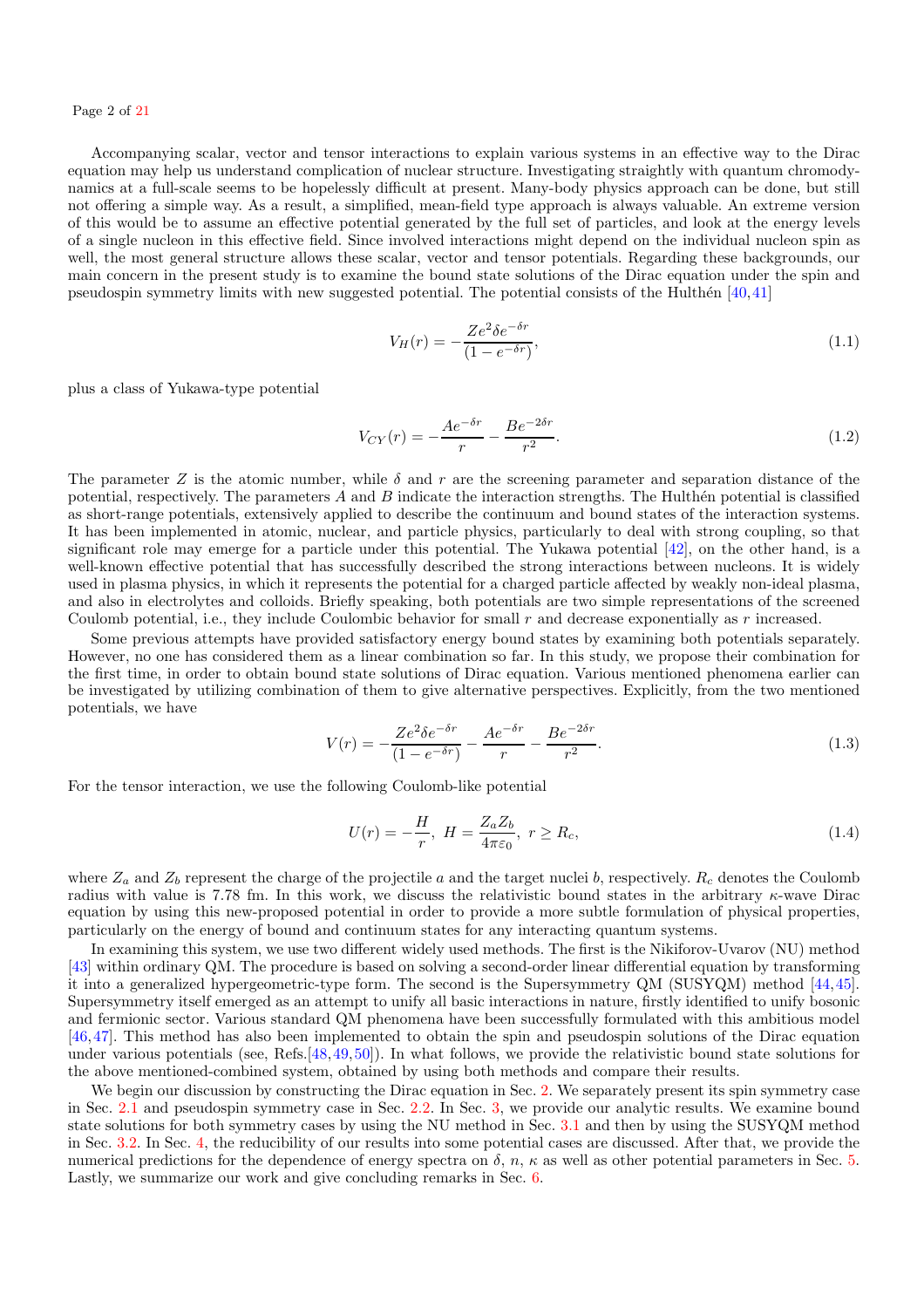## <span id="page-2-0"></span>2 Governing Equation

In a relativistic description, the Dirac equation of a particle with mass  $M$  influenced by a repulsive vector potential  $V(\vec{r})$ , an attractive scalar potential  $S(\vec{r})$ , and a tensor potential  $U(r)$  can be expressed in the following general form (with units such that  $\hbar = c = 1$ )

<span id="page-2-1"></span>
$$
\left[\vec{\alpha}\cdot\vec{p}+\beta\left(M+S(\vec{r})\right)-i\beta\vec{\alpha}\cdot\hat{r}U(r)\right]\psi(r,\theta,\phi) = \left[E-V(\vec{r})\right]\psi(r,\theta,\phi),\tag{2.1}
$$

where  $\vec{p} = -i\vec{\nabla}$  and E are respectively the momentum operator and the relativistic energy of the system.  $\vec{\alpha}$  and  $\beta$  are the  $4 \times 4$  Dirac matrices which are defined as

$$
\vec{\alpha} = \begin{pmatrix} 0 & \vec{\sigma} \\ \vec{\sigma} & 0 \end{pmatrix}, \qquad \beta = \begin{pmatrix} I & 0 \\ 0 & -I \end{pmatrix}, \tag{2.2}
$$

with  $\vec{\sigma}$  and I respectively are the 2 × 2 Pauli spin matrices and 2 × 2 unit matrix.

For a particle within a spherical field, we can define the spin-orbit coupling operator  $\hat{K} = -\beta(\vec{\sigma} \cdot \vec{L} + 1)$  with eigenvalue  $\kappa$  alongside the total angular momentum operator  $\vec{J}$ . This operator commutes with the Dirac Hamiltonian, regardless of the concerned symmetry cases. Moreover, it also constructs a complete set of conservative quantities with  $H^2, K, J^2, J_z$ . This quantum number is then used to label the eigenstates, rather than the (pseudo-)orbital angular momentum. In the case of spherical symmetry, the potentials  $V(\vec{r})$  and  $S(\vec{r})$  in Eq.[\(2.1\)](#page-2-1) are depend only on the radial coordinates, such that  $V(\vec{r}) = V(r)$  and  $S(\vec{r}) = S(r)$  where  $r = |\vec{r}|$ . The Dirac spinors in this regards can then be classified in accordance with  $\kappa$  and  $n$  as

<span id="page-2-2"></span>
$$
\psi_{n\kappa}(r,\theta,\phi) = \frac{1}{r} \begin{pmatrix} F_{n\kappa}(r) Y_{jm}^{l}(\theta,\varphi) \\ iG_{n\kappa}(r) Y_{jm}^{l}(\theta,\varphi) \end{pmatrix} . \tag{2.3}
$$

In this equation,  $F_{n\kappa}(r)$  represents the upper and  $G_{n\kappa}(r)$  the lower components of the radial wave function. There is also the spin spherical harmonic function  $Y_{jm}^l(\theta,\varphi)$  and its pseudospin counterpart as  $Y_{jm}^l(\theta,\varphi)$ . Here, m denotes the angular momentum projection on the z-axis. For a given  $\kappa = \pm 1, \pm 2, \ldots$ , the spin and pseudospin cases have respectively  $l = |\kappa + 1/2| - 1/2$  and  $\tilde{l} = |\kappa - 1/2| - 1/2$  to indicate their orbital angular momentum, while  $j = |\kappa| - 1/2$ for their total angular momentum. To connect  $\kappa$  with the other quantum numbers, we have for the spin symmetry

$$
\kappa = \begin{cases} l = +(j + \frac{1}{2}), & (p_{1/2}, d_{3/2}, \text{etc.}), j = l - \frac{1}{2}, \text{unaligned spin } (\kappa > 0), \\ -(l + 1) = -(j + \frac{1}{2}), & (s_{1/2}, p_{3/2}, \text{etc.}), j = l + \frac{1}{2}, \text{aligned spin } (\kappa < 0), \end{cases}
$$
(2.4)

and for the pseudospin symmetry

$$
\kappa = \begin{cases}\n+(\tilde{l} + 1) = (j + \frac{1}{2}), & (d_{3/2}, f_{5/2}, \text{etc.}), j = \tilde{l} + \frac{1}{2}, \text{ unaligned spin } (\kappa > 0), \\
-\tilde{l} = -(j + \frac{1}{2}), & (s_{1/2}, p_{3/2}, \text{etc.}), j = \tilde{l} - \frac{1}{2}, \text{aligned spin } (\kappa < 0).\n\end{cases}
$$
\n(2.5)

Using the following identities [\[51\]](#page-20-51)

$$
\vec{\sigma} \cdot \vec{p} = \vec{\sigma} \cdot \hat{r} \left( \hat{r} \cdot \vec{p} + i \frac{\vec{\sigma} \cdot \vec{L}}{r} \right),
$$
  
\n
$$
(\vec{\sigma} \cdot \vec{L}) Y_{jm}^{\tilde{l}}(\theta, \varphi) = (\kappa - 1) Y_{jm}^{\tilde{l}}(\theta, \varphi),
$$
  
\n
$$
(\vec{\sigma} \cdot \vec{L}) Y_{jm}^{l}(\theta, \varphi) = -(\kappa + 1) Y_{jm}^{l}(\theta, \varphi),
$$
  
\n
$$
(\vec{\sigma} \cdot \hat{r}) Y_{jm}^{l}(\theta, \varphi) = -Y_{jm}^{\tilde{l}}(\theta, \varphi),
$$
  
\n
$$
(\vec{\sigma} \cdot \hat{r}) Y_{jm}^{\tilde{l}}(\theta, \varphi) = -Y_{jm}^{l}(\theta, \varphi),
$$
  
\n
$$
(\vec{\sigma} \cdot \hat{r}) Y_{jm}^{\tilde{l}}(\theta, \varphi) = -Y_{jm}^{l}(\theta, \varphi)
$$
  
\n(2.6)

inserting Eq. $(2.3)$  into Eq. $(2.1)$ , and then splitting the angular part for their two spinor components, we can write the radial coupled Dirac equations as

<span id="page-2-3"></span>
$$
\left(\frac{d}{dr} + \frac{\kappa}{r} - U(r)\right) F_{n\kappa}(r) = \left(M + E_{n\kappa} - \Delta(r)\right) G_{n\kappa}(r),\tag{2.7}
$$

and

<span id="page-2-4"></span>
$$
\left(\frac{d}{dr} - \frac{\kappa}{r} + U(r)\right) G_{n\kappa}(r) = \left(M - E_{n\kappa} + \Sigma(r)\right) F_{n\kappa}(r),\tag{2.8}
$$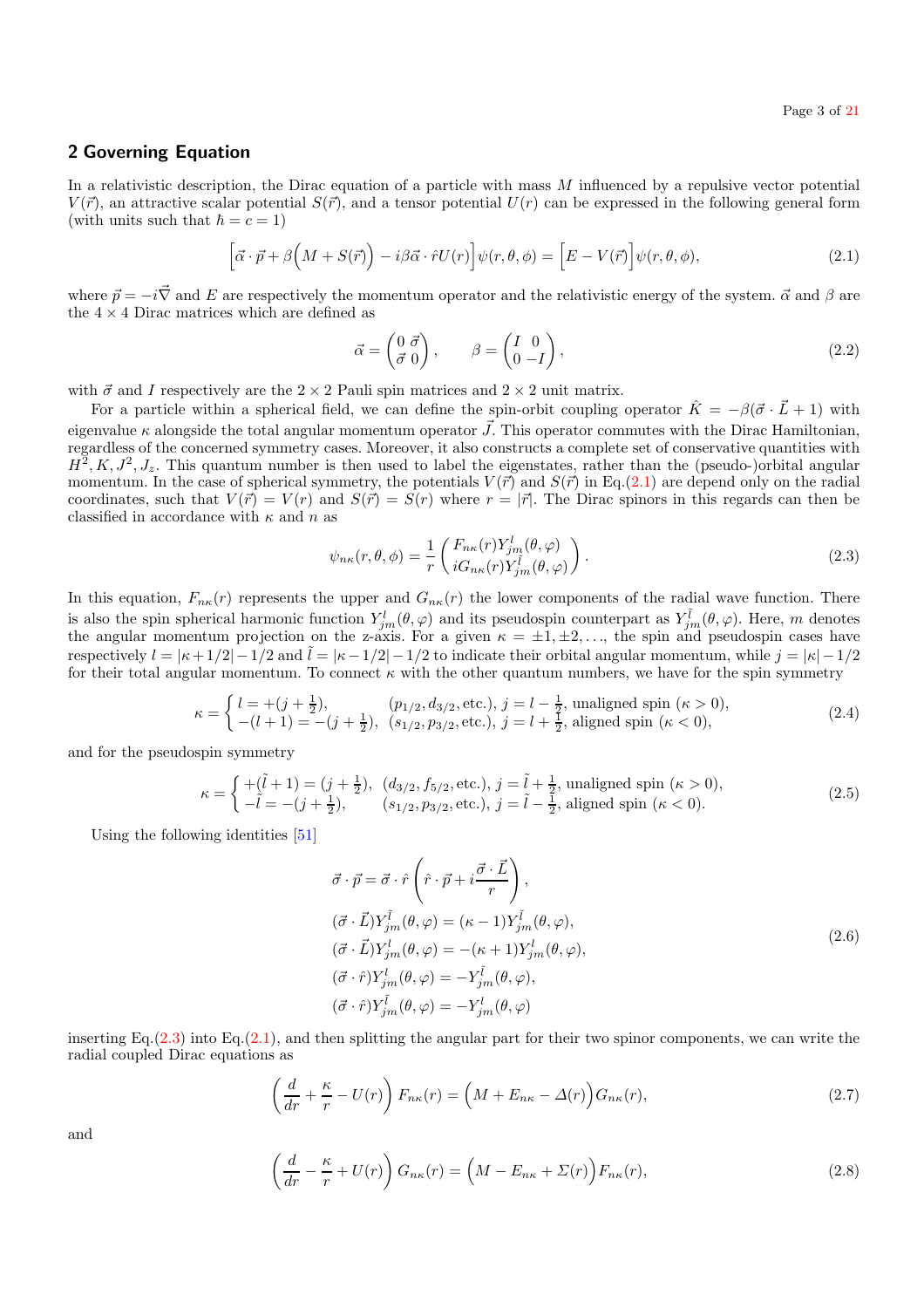Page 4 of [21](#page-20-39)

where  $\Delta(r) = V(r) - S(r)$  and  $\Sigma = V(r) + S(r)$  have been used. Eliminating  $F_{n\kappa}(r)$  and  $G_{n\kappa}(r)$  between Eq.[\(2.7\)](#page-2-3) and  $Eq.(2.8)$  $Eq.(2.8)$ , we obtain the following equations

<span id="page-3-3"></span>
$$
\left[\frac{d^2}{dr^2} - \frac{\kappa(\kappa+1)}{r^2} + \frac{2\kappa}{r}U(r) - \frac{dU(r)}{dr} - U^2(r) - \left(M + E_{n\kappa} - \Delta(r)\right)\left(M - E_{n\kappa} + \Sigma(r)\right) \right. \\
\left. + \frac{\frac{d\Delta(r)}{dr}\left(\frac{d}{dr} + \frac{\kappa}{r} - U(r)\right)}{M + E_{n\kappa} - \Delta(r)}\right]F_{n\kappa}(r) = 0,
$$
\n(2.9)

<span id="page-3-4"></span>
$$
\left[\frac{d^2}{dr^2} - \frac{\kappa(\kappa - 1)}{r^2} + \frac{2\kappa}{r}U(r) + \frac{dU(r)}{dr} - U^2(r) - \left(M + E_{n\kappa} - \Delta(r)\right)\left(M - E_{n\kappa} + \Sigma(r)\right) - \frac{\frac{d\Sigma(r)}{dr}\left(\frac{d}{dr} - \frac{\kappa}{r} + U(r)\right)}{M - E_{n\kappa} + \Sigma(r)}\right]G_{n\kappa}(r) = 0,
$$
\n(2.10)

with  $\kappa(\kappa + 1) = l(l + 1)$  and  $\kappa(\kappa - 1) = \tilde{l}(\tilde{l} + 1)$ . Two different limit cases can be specified for these two equations. The Eq. $(2.9)$  is known as the spin symmetry while the Eq. $(2.10)$  is the pseudospin symmetry case. In addition to the previously mentioned applications, these symmetries also play an important role in the magnetic moment and identical bands of nuclear structure.

### <span id="page-3-0"></span>2.1 Spin Symmetry Limit

The spin symmetry occurs as  $d\Delta(r)/dr = 0$ , so that  $\Delta(r) = C_S = \text{constant}$  [\[52,](#page-20-52)[53\]](#page-20-53), and hence Eq.[\(2.9\)](#page-3-3) becomes

$$
\left[\frac{d^2}{dr^2} - \frac{\kappa(\kappa + 1)}{r^2} + \frac{2\kappa}{r}U(r) - \frac{dU(r)}{dr} - U^2(r) - \left(M + E_{n\kappa} - C_S\right)\Sigma(r) + \left(E_{n\kappa}^2 - M^2 + C_S(M - E_{n\kappa})\right)\right]F_{n\kappa}(r) = 0,
$$
\n(2.11)

<span id="page-3-5"></span>where  $\kappa = l$  for  $\kappa > 0$  and  $\kappa = -(l + 1)$  for  $\kappa < 0$ . The  $E_{n\kappa}$  depends on n and l, which is associated with the spin symmetry quantum number. From Eq.  $(2.7)$ , the lower-spinor component can be expressed as

$$
G_{n\kappa}(r) = \frac{1}{M + E_{n\kappa} - C_S} \left(\frac{d}{dr} + \frac{\kappa}{r} - U(r)\right) F_{n\kappa}(r),\tag{2.12}
$$

<span id="page-3-6"></span>where, as  $E_{n\kappa} \neq -M$  for  $C_S = 0$  (exact spin symmetry), there exist only real positive energy spectrum.

## <span id="page-3-1"></span>2.2 Pseudospin Symmetry Limit

In this limit,  $d\Sigma/dr = 0$ , so that  $\Sigma(r) = C_{PS} = \text{constant}$  [\[52,](#page-20-52)[53\]](#page-20-53). The Eq.[\(2.10\)](#page-3-4) then becomes

$$
\left[\frac{d^2}{dr^2} - \frac{\kappa(\kappa - 1)}{r^2} + \frac{2\kappa}{r}U(r) + \frac{dU(r)}{dr} - U^2(r) + \left(M - E_{n\kappa} + C_{PS}\right)\Delta(r) - \left(M^2 - E_{n\kappa}^2 + C_{PS}(M + E_{n\kappa})\right)\right]G_{n\kappa}(r) = 0
$$
\n(2.13)

<span id="page-3-7"></span>where  $\kappa = -\tilde{l}$  for  $\kappa < 0$ , and  $\kappa = \tilde{l}+1$  for  $\kappa > 0$ . The  $E_{n\kappa}$  depends on n and  $\tilde{l}$ , associated with the pseudospin quantum numbers. Note that the case  $\tilde{l} \neq 0$  produces degenerate states with  $j = \tilde{l} \pm 1/2$ . This is classified as  $SU(2)$  pseudospin symmetry. From Eq. [\(2.8\)](#page-2-4), the corresponding upper-spinor component can be written as

$$
F_{n\kappa}(r) = \frac{1}{M - E_{n\kappa} + C_{PS}} \left(\frac{d}{dr} - \frac{\kappa}{r} + U(r)\right) G_{n\kappa}(r) \tag{2.14}
$$

<span id="page-3-8"></span>where now, as  $E_{n\kappa} \neq M$  for  $C_{PS} = 0$  (exact pseudospin symmetry), there exist only real negative energy spectrum.

# <span id="page-3-2"></span>3 Analytical Treatment: Bound State Solutions

In this section, we treat the Dirac equation under the influence of the proposed potential and find its bound state solutions through the NU and SUSYQM methods.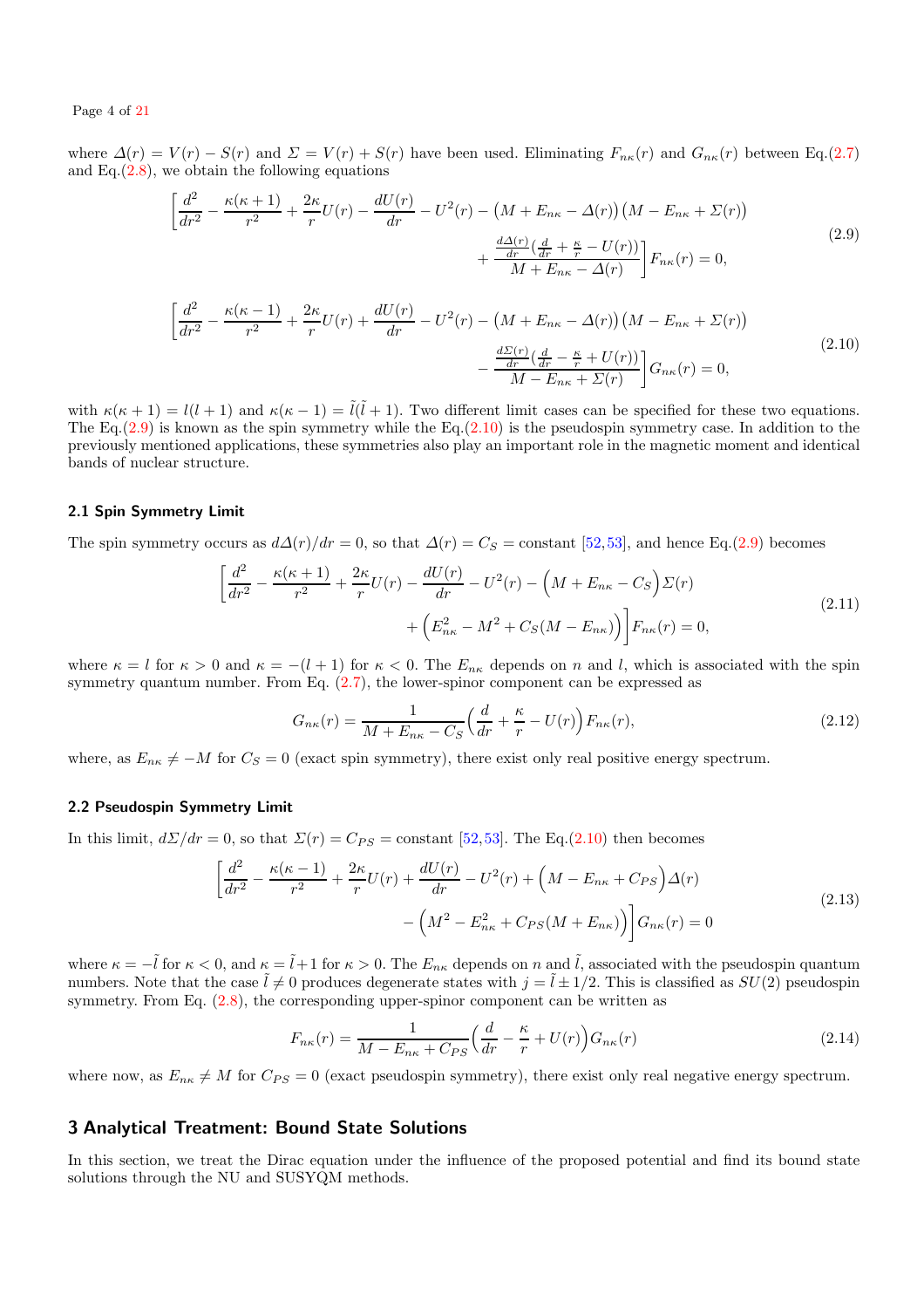#### <span id="page-4-0"></span>3.1 Implementation of Nikiforov-Uvarov Method

#### 3.1.1 Spin Symmetry Case

We first consider the Eq. $(2.11)$ , which contains the Hulthen plus a class of Yukawa and also a Coulomb-like tensor potential. It can be solved exactly only for  $\kappa = 0$  and  $\kappa = -1$  in the absence of tensor interaction ( $H = 0$ ), since the centrifugal term (proportional to  $\kappa(\kappa+1)/r^2$ ) vanishes. In the case of arbitrary  $\kappa$ , an appropriate approximation needs to be employed on the centrifugal terms. We use the following improved approximation [\[54\]](#page-20-54) for  $\delta r \ll 1$ 

<span id="page-4-3"></span>
$$
\frac{1}{r} \approx \frac{2\delta e^{-\delta r}}{(1 - e^{-2\delta r})}, \qquad \frac{1}{r^2} \approx \frac{4\delta^2 e^{-2\delta r}}{(1 - e^{-2\delta r})^2}.
$$
\n
$$
(3.1)
$$

It provides good accuracy for a small value of potential parameters. This approximation scheme has been commonly used for tackling the same issue (see Refs.  $[55, 56]$  $[55, 56]$  $[55, 56]$ , references therein). Under the approximation<sup>[2](#page-4-1)</sup>, our combined potential becomes

<span id="page-4-2"></span>
$$
V'(r) = -\frac{(V_0 + V'_0)e^{-2\delta r}}{1 - e^{-2\delta r}} - \frac{B'e^{-4\delta r}}{(1 - e^{-2\delta r})^2},
$$
\n(3.2)

with  $V_0 = 2\delta Ze^2$ ,  $V'_0 = 2A\delta$ , and  $B' = 4B\delta^2$ . To quantitatively understand the approximation effect of the potential,



Fig. 3.1. The effect of approximation on our potential as a function of separation distance r for some values of parameter  $\delta$ .

the total potential  $(1.3)$ , its approximation  $(3.2)$  and difference between them as a function of r for different values of δ are depicted in Fig. [3.1.](#page-17-0) Here, we set  $V_0 = 2 \text{ fm}^{-1}$ ,  $A = 1 \text{ fm}^{-1}$  and  $B = 1 \text{ fm}^{-1}$ . It is obvious that for small δ, the approximation becomes more suitable. The difference is about  $10^{-3}$  and this is almost independent of r. It emphasizes that the equation [\(3.1\)](#page-4-3) is a good approximation for centrifugal term as the parameter  $\delta$  becomes small.

For the general form of the spin symmetry case, we now consider the above approximation scheme and the tensor potential in Eq.  $(1.4)$ , so that Eq. $(2.11)$  becomes

$$
\left[\frac{d^2}{dr^2} - \frac{4\delta^2 e^{-2\delta r}}{(1 - e^{-2\delta r})^2} \left(\kappa(\kappa + 1) + 2\kappa H + H + H^2\right) - \left(M + E_{n\kappa} - C_S\right) \Sigma(r) + \left(E_{n\kappa}^2 - M^2 + C_S(M - E_{n\kappa})\right) \right] F_{n\kappa}(r) = 0,
$$
\n(3.3)

<span id="page-4-4"></span>where  $\Sigma(r)$  is taken as the potential [\(3.2\)](#page-4-2).

<span id="page-4-1"></span><sup>&</sup>lt;sup>2</sup> For convenience, we substitute  $\delta \rightarrow 2\delta$  in the Hulthén potential.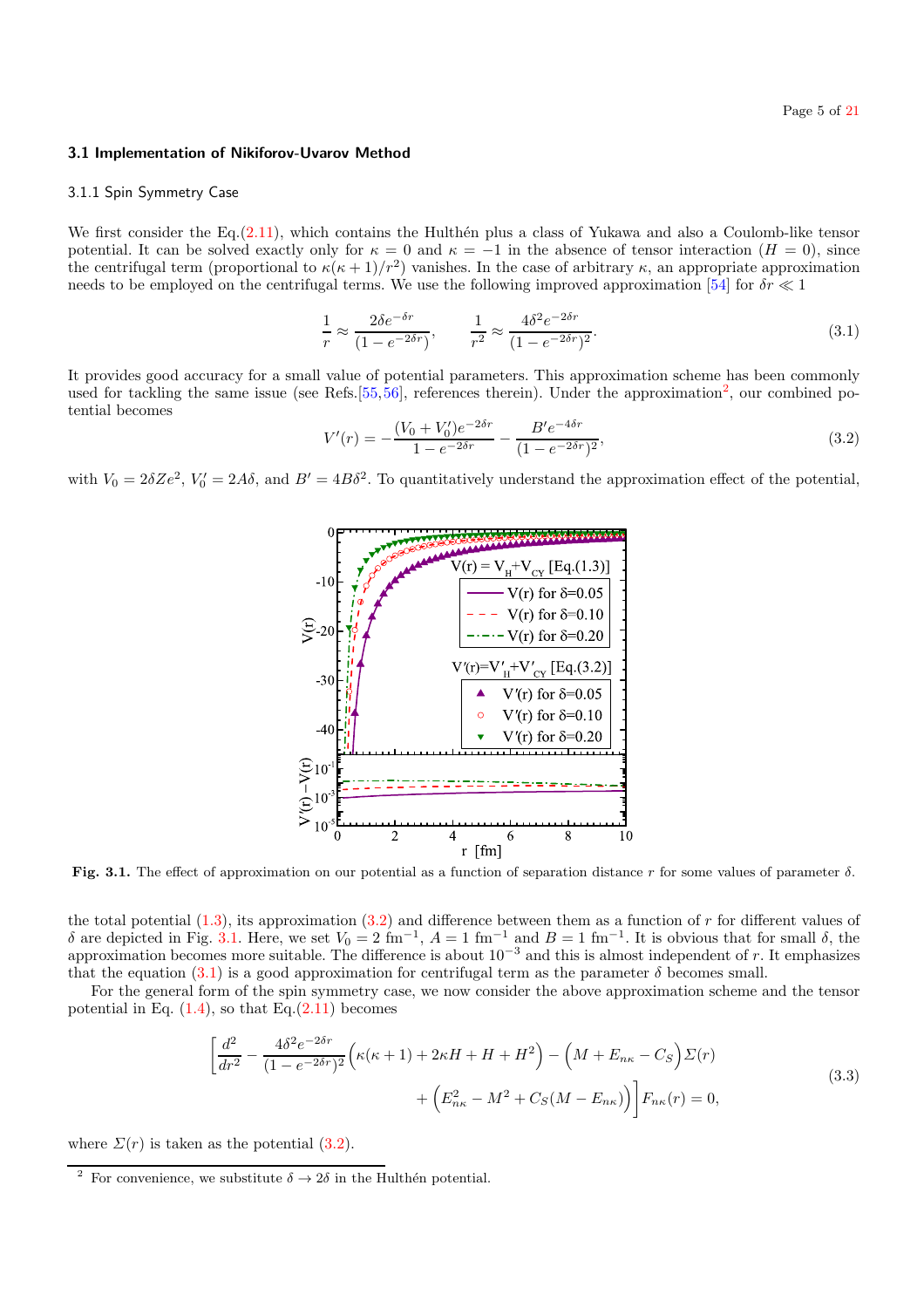## Page 6 of [21](#page-20-39)

Introducing  $s = e^{-2\delta r}$  for  $r \in [0, \infty)$  and  $s \in [0, 1]$ , we can express the general form as

$$
\frac{d^2F_{n\kappa}}{ds^2} + \frac{1}{s}\frac{dF_{n\kappa}}{ds} + \left[\frac{(V_0 + V'_0)}{4\delta^2 s (1 - s)}(M + E_{n\kappa} - C_S) + \frac{1}{4\delta^2 s^2} (E_{n\kappa}^2 - M^2 + C_S(M - E_{n\kappa})) + \frac{B'(M + E_{n\kappa} - C_S)}{4\delta^2 (1 - s)^2} - \frac{2\kappa H + H + H^2 + \kappa(\kappa + 1)}{s(1 - s)^2} \right] F_{n\kappa} = 0.
$$
\n(3.4)

We can further simplify this by defining

$$
\alpha^2 = \frac{(V_0 + V'_0)(M + E_{n\kappa} - C_S)}{4\delta^2},
$$
  
\n
$$
\beta^2 = \frac{M^2 - E_{n\kappa}^2 - C_S(M - E_{n\kappa})}{4\delta^2},
$$
  
\n
$$
\gamma^2 = -\frac{B'(M + E_{n\kappa} - C_S)}{4\delta^2},
$$
  
\n
$$
\eta_{\kappa} = \kappa + H,
$$
\n(3.5)

<span id="page-5-5"></span><span id="page-5-0"></span>thus we arrive at the following form

$$
F_{n\kappa}''(s) + \frac{1-s}{s(1-s)}F_{n\kappa}'(s) + \left[\frac{1}{s(1-s)}\right]^2 \left[\alpha^2 s(1-s) - \gamma^2 s^2 - \beta^2 (1-s)^2 - \eta_{\kappa} (\eta_{\kappa} + 1)s\right] F_{n\kappa}(s) = 0. \tag{3.6}
$$

The tensor potential generates a new spin–orbit centrifugal term  $\eta_{\kappa}(\eta_{\kappa}+1)$ . The solutions of this equation need to satisfy the boundary conditions, such as  $F_{n\kappa}(0) = 0$  at  $s = 1$  for  $r \to 0$  and  $F_{n\kappa}(\infty) \to 0$  at  $s = 0$  for  $r \to \infty$ .

The above equation can be easily solved by means of the NU method. At this stage, we follow the procedure presented in appendix [A.](#page-19-0) Firstly, comparing Eq. $(3.6)$  with Eq. $(A.1)$ , we obtain

<span id="page-5-3"></span>
$$
\begin{aligned}\n\tilde{\tau}(s) &= 1 - s, \\
\sigma(s) &= s(1 - s), \\
\tilde{\sigma}(s) &= \alpha^2 s (1 - s) - \beta^2 (1 - s)^2 - \gamma^2 s^2 - \eta_{\kappa} (\eta_{\kappa} + 1) s.\n\end{aligned}
$$
\n(3.7)

Following factorization in  $(A.2)$ , we then have

<span id="page-5-2"></span>
$$
F_{n\kappa}(s) = y_{n\kappa}(s)\phi(s),\tag{3.8}
$$

so that Eq.  $(3.6)$  can be reduced to a hypergeometric type equation like in Eq.[\(A.3\)](#page-19-3), and then  $y_{n\kappa}(s)$  can be identified as one of its solutions. Considering the condition in Eq.[\(A.4\)](#page-19-4) for the suitable function  $\phi(s)$ , we obtain from relation [\(A.5\)](#page-19-5)

<span id="page-5-1"></span>
$$
\pi(s) = \frac{-s}{2} \pm \sqrt{(a-k)s^2 - (b-k)s + c},\tag{3.9}
$$

with

$$
a = \frac{1}{4} + \alpha^2 + \beta^2 + \gamma^2,
$$
  
\n
$$
b = \alpha^2 + 2\beta^2 - \eta_{\kappa}(\eta_{\kappa} + 1),
$$
  
\n
$$
c = \beta^2.
$$
\n(3.10)

If the discriminant of Eq.[\(3.9\)](#page-5-1) inside the square root is zero, the constant k can be classified as

<span id="page-5-4"></span>
$$
k_{\pm} = (b - 2c) \pm 2\sqrt{c(a - b) + c^2}.
$$
\n(3.11)

From Eq.  $(3.9)$ , we obtain the following possibilities for each value of k

$$
\pi(s) = \frac{-s}{2} \pm \begin{cases} \left(\sqrt{c} - \sqrt{c+a-b}\right)s - \sqrt{c} & \text{for } k_+, \\ \left(\sqrt{c} + \sqrt{c+a-b}\right)s - \sqrt{c} & \text{for } k_-. \end{cases}
$$
\n(3.12)

Here we found four possible values of  $\pi(s)$  from the NU method. The one with negative derivation, the k<sub>−</sub> case, is redefined as  $\tau(s)$  while the other can be neglected since lack of physical significance. We then obtain

$$
\pi(s) = \sqrt{c} - s \left(\frac{1}{2} + \sqrt{c} + \sqrt{a - b + c}\right),\tag{3.13}
$$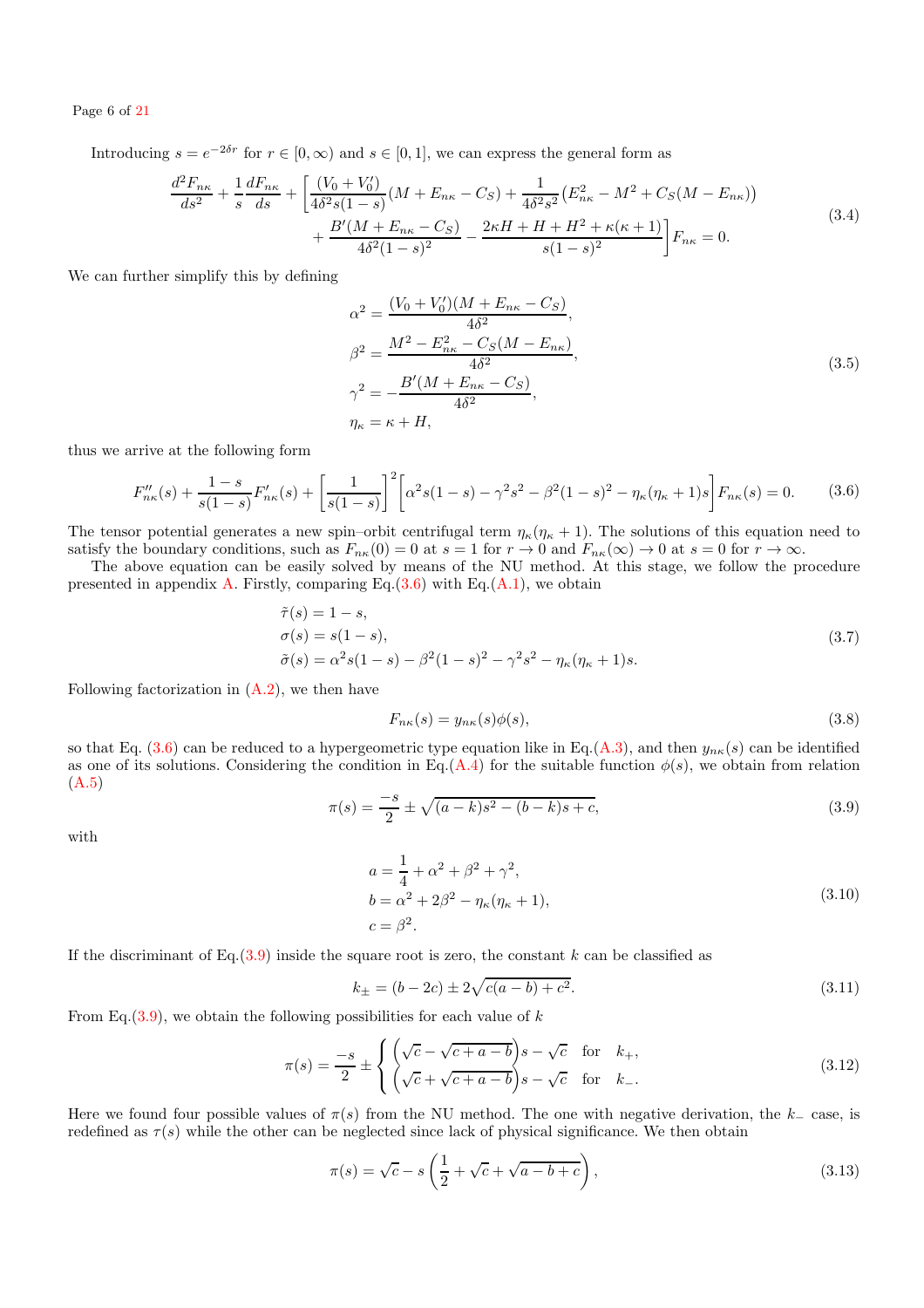Page 7 of [21](#page-20-39)

$$
\tau(s) = 1 + 2\sqrt{c} - 2s \left( 1 + \sqrt{c} + \sqrt{a - b + c} \right). \tag{3.14}
$$

Considering all of these and using Eq. $(A.6)$ , we find the eigenvalue as

$$
\lambda = b - 2c - 2\sqrt{c^2 + c(a - b)} - \left(\frac{1}{2} + \sqrt{c} + \sqrt{a - b + c}\right). \tag{3.15}
$$

<span id="page-6-0"></span>The hypergeometric-type equation provides a unique  $n$ -degree polynomial solution for non-negative integer  $n$  like in Eq.[\(A.8\)](#page-19-7), with  $\lambda_m \neq \lambda_n$  for  $m = 0, 1, 2, ..., n - 1$ . Consequently

$$
\lambda_n = 2n \left[ 1 + \left( \sqrt{c} + \sqrt{a - b + c} \right) \right] + n(n - 1). \tag{3.16}
$$

<span id="page-6-1"></span>By inserting Eq.[\(3.15\)](#page-6-0) into Eq.[\(3.16\)](#page-6-1) and explicitly solving this with  $c = \beta^2$ , we find

<span id="page-6-5"></span>
$$
M^{2}-E_{n\kappa}^{2}-C_{S}(M-E_{n\kappa})=\left[\frac{\alpha^{2}-\eta_{\kappa}(\eta_{\kappa}+1)-1/2-n(n+1)-(2n+1)\sqrt{\frac{1}{4}+\gamma^{2}+\eta_{\kappa}(\eta_{\kappa}+1)}}{n+\frac{1}{2}+\sqrt{\frac{1}{4}+\gamma^{2}+\eta_{\kappa}(\eta_{\kappa}+1)}}\delta\right]^{2},\qquad(3.17)
$$

where  $n = 0, 1, 2, ..., M > E_{nk}$  and  $E_{nk} + M > C_S$ . Note that the expression under the square root  $\geq 0$ . Otherwise, we have no bound state solutions. Here we have two different energy solutions for each value of n and  $\kappa$ . However, the valid solution is the one that gives positive-energy bound states  $[8]$ . Furthermore, it is possible to have degenerate states with various quantum numbers n and  $\kappa$  (or l) with same energy eigenvalues as  $H = 0$ .

Now, we attempt to obtain the associated wave function for the proposed potential. By placing  $\pi(s)$  and  $\sigma(s)$  into  $Eq. (A.4)$  $Eq. (A.4)$ , and then solving the first order differential equation, one part of the factorization is found to be

<span id="page-6-3"></span>
$$
\phi(s) = s^{\beta}(1-s)^{\xi},\tag{3.18}
$$

with

$$
\xi = \frac{1}{2} + \sqrt{\frac{1}{4} + \gamma^2 + \eta_\kappa(\eta_\kappa + 1)}.
$$
\n(3.19)

The other part with the hypergeometric-type function  $y_{n\kappa}(s)$  has polynomial solutions that can be obtained from the Rodrigues relation of Eq. $(A.9)$ . Solving Eq. $(A.10)$  for the spin symmetry case, we find

$$
\rho(s) = s^{2\beta} (1 - s)^{2\xi - 1},\tag{3.20}
$$

and then substituting this into Eq.  $(A.9)$ , we obtain

$$
y_{n\kappa}(s) = C_{n\kappa}(1-s)^{-2\xi+1} s^{-2\beta} \frac{d^n}{ds^n} \left[ s^{2\beta+n} (1-s)^{2\xi-1+n} \right]. \tag{3.21}
$$

<span id="page-6-2"></span>It is possible to simplify this by introducing the Jacobi polynomials [\[57\]](#page-20-57)

$$
P_n^{(a,b)}(s) = \frac{(-1)^n}{2^n n! (1-s)^a (1+s)^b} \frac{d^n}{ds^n} \left[ (1-s)^{a+n} (1+s)^{b+n} \right].
$$
 (3.22)

From this relation we find

$$
P_n^{(a,b)}(1-2s) = \frac{1}{n!s^a(1-s)^b} \frac{d^n}{ds^n} \left[ s^{a+n}(1-s)^{b+n} \right],\tag{3.23}
$$

thus

$$
\frac{d^n}{ds^n} \left[ s^{a+n} (1-s)^{b+n} \right] = n! s^a (1-s)^b P_n^{(a,b)} (1-2s). \tag{3.24}
$$

By comparing the last expression with Eq. [\(3.21\)](#page-6-2), one gets

<span id="page-6-4"></span>
$$
y_{n\kappa}(s) = C_{n\kappa} P_n^{(2\beta,2\xi-1)}(1-2s). \tag{3.25}
$$

Putting  $\phi(s)$  of Eq.[\(3.18\)](#page-6-3) and  $y_{n\kappa}(s)$  of Eq.[\(3.25\)](#page-6-4) into Eq.[\(3.8\)](#page-5-2) leads to

$$
F_{n\kappa}(s) = C_{n\kappa}s^{\beta}(1-s)^{\xi}P_n^{(2\beta,2\xi-1)}(1-2s).
$$
\n(3.26)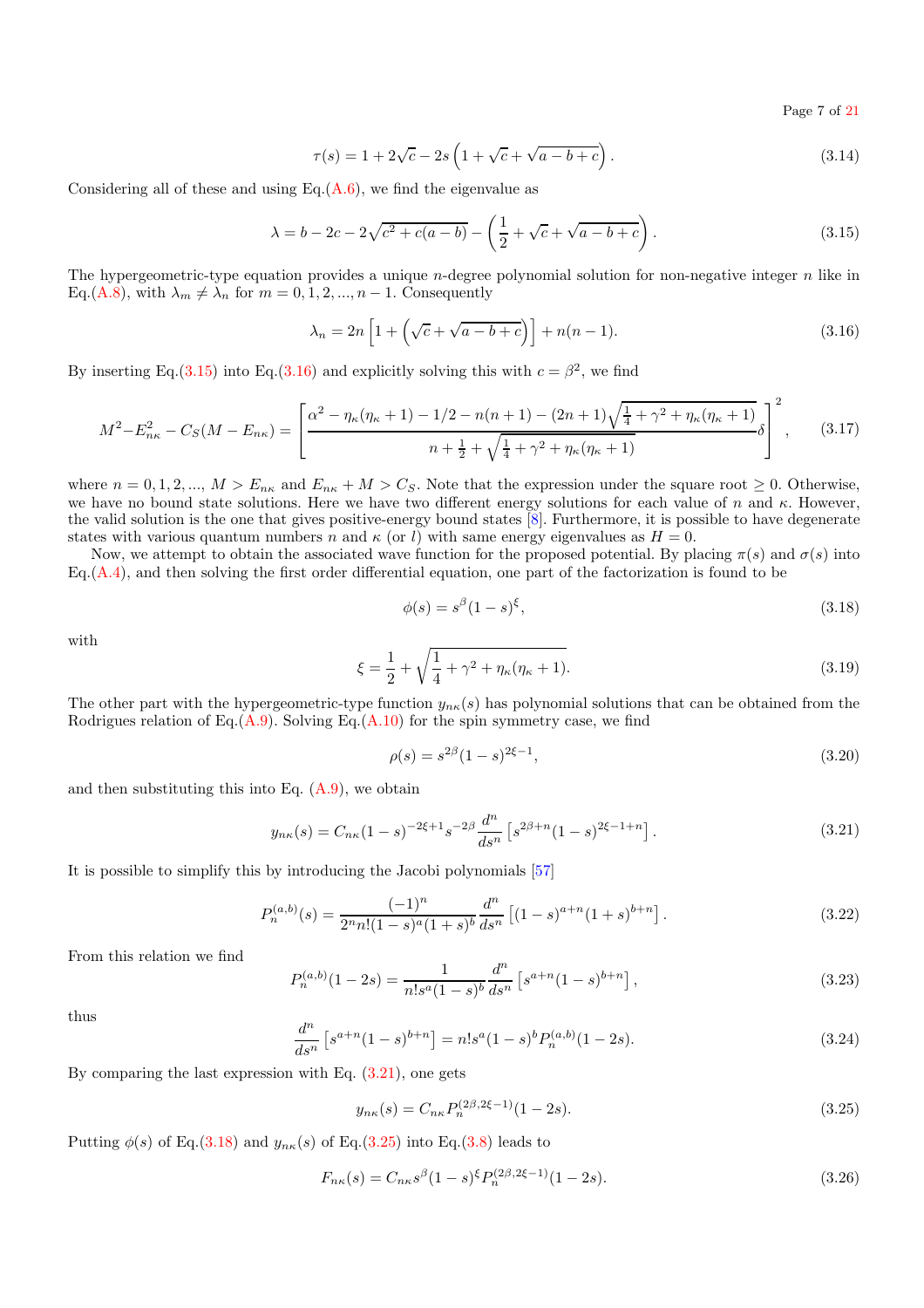Page 8 of [21](#page-20-39)

<span id="page-7-2"></span>Implementing the identity of Jacobi polynomials [\[57\]](#page-20-57)

$$
P_n^{(a,b)}(1-2s) = \frac{\Gamma(n+a+1)}{n!\Gamma(a+1)} \, {}_2F_1(-n,a+b+n+1,1+a;s) \,, \tag{3.27}
$$

we can write down the upper component of the spinor in terms of the hypergeometric polynomial as

$$
F_{n\kappa}(s) = C_{n\kappa}s^{\beta}(1-s)^{\xi}\frac{\Gamma(n+2\beta+1)}{n!\Gamma(2\beta+1)}\,_{2}F_{1}\left(-n,2\beta+2\xi+n,1+2\beta;s\right). \tag{3.28}
$$

<span id="page-7-5"></span>One can obtain  $F_{n\kappa}(r)$  by defining  $s=e^{-2\delta r}$  in the above equation. We can implement this function, expressed with r-variable, into the  $Eq. (2.12)$  $Eq. (2.12)$  to obtain the corresponding lower component as

<span id="page-7-6"></span>
$$
G_{n\kappa}(r) = \frac{D_{n\kappa}}{M + E_{n\kappa} - C_S} \left[ \frac{2\delta n (2\beta + 2\xi + n) (e^{-2\delta r})^{\beta + 1}}{(2\beta + 1) (1 - e^{-2\delta r})^{-\xi}} 2F_1 (1 - n, 2\xi + n + 2\beta + 1, 2\beta + 2; e^{-2\delta r}) + \left( \frac{2\delta \xi e^{-2\delta r}}{1 - e^{-2\delta r}} - 2\beta \delta + \frac{\kappa + H}{r} \right) F_{n\kappa}(r) \right].
$$
\n(3.29)

Finally, using the following normalization

$$
\int_{0}^{\infty} |R(r)|^{2} r^{2} dr = \int_{0}^{\infty} |\chi(r)|^{2} dr = \frac{1}{2\delta} \int_{0}^{1} \frac{1}{s} |\chi(s)|^{2} ds = 1, \qquad (3.30)
$$

<span id="page-7-3"></span>and the following integral identity [\[57\]](#page-20-57)

$$
\int_{0}^{1} dz (1-z)^{2(\nu+1)} z^{2\mu-1} \left[ {}_{2}F_{1}(-n, 2(\nu+\mu+1)+n, 2\mu+1; z) \right]^{2}
$$
\n
$$
= \frac{(n+\nu+1)n! \Gamma(n+2\nu+2) \Gamma(2\mu) \Gamma(2\mu+1)}{(n+\nu+\mu+1) \Gamma(n+2\mu+1) \Gamma(2(\nu+\mu+1)+n)},
$$
\n(3.31)

<span id="page-7-4"></span>with  $\nu > -3/2$  and  $\mu > 0$ , we obtain the normalization constant of the spin symmetric wave function as

$$
C_{n\kappa} = \sqrt{\frac{2\delta n!(n+\xi+\beta)\Gamma(2\beta+1)\Gamma(n+2\beta+2\xi)}{(n+\xi)\Gamma(2\beta)\Gamma(n+2\beta+1)\Gamma(n+2\xi)}}.
$$
\n(3.32)

#### 3.1.2 Pseudospin Symmetry Case

We now consider the Eq. [\(2.13\)](#page-3-7) and will follow similar steps with the spin symmetry case. Same as before, the equation can not be solved exactly for  $\kappa \neq 0$  or  $\kappa \neq 1$  without tensor interaction. Applying the same approximations (Eq.[\(3.1\)](#page-4-3)) to the centrifugal terms of [\(2.13\)](#page-3-7), the form of general differential equation for the pseudospin symmetry becomes

$$
\left[\frac{d^2}{dr^2} - \frac{4\delta^2 e^{-2\delta r}}{(1 - e^{-2\delta r})^2} \left(\kappa(\kappa - 1) + 2\kappa H - H + H^2\right) + \left(M - E_{n\kappa} + C_{PS}\right) \Delta(r) - \left(M^2 - E_{n\kappa}^2 + C_{PS}(M + E_{n\kappa})\right)\right] G_{n\kappa}(r) = 0,
$$
\n(3.33)

<span id="page-7-1"></span><span id="page-7-0"></span>where we consider the potential in Eq.[\(3.2\)](#page-4-2) for  $\Delta(r)$  and a Coulomb-like potential in Eq. [\(1.4\)](#page-1-1) for the tensor interaction. We can simplify Eq.[\(3.33\)](#page-7-0) by defining  $s = e^{-2\delta r}$  to obtain

$$
\frac{d^2G_{n\kappa}}{ds^2} + \frac{1}{s}\frac{dG_{n\kappa}}{ds} + \left[\frac{-(V_0 + V_0')}{4\delta^2 s (1 - s)}(M - E_{n\kappa} + C_{PS}) + \frac{1}{4\delta^2 s^2} \left(E_{n\kappa}^2 - M^2 - C_{PS}(M + E_{n\kappa})\right) - \frac{B'(M - E_{n\kappa} + C_{PS})}{4\delta^2 (1 - s)^2} - \frac{2\kappa H - H + H^2 + \kappa(\kappa - 1)}{s(1 - s)^2}\right]G_{n\kappa} = 0
$$
\n(3.34)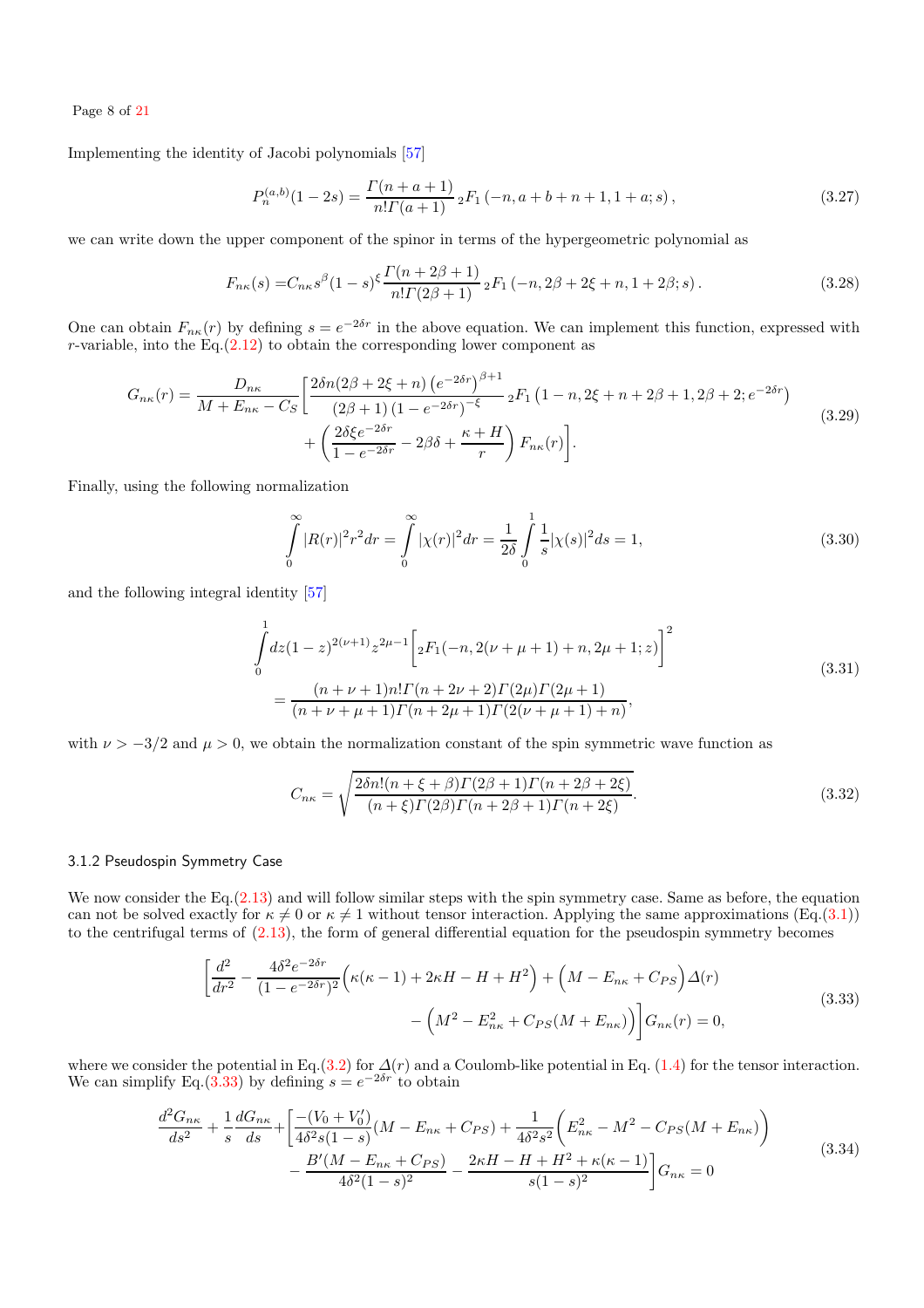<span id="page-8-3"></span>Using the following definitions

$$
\tilde{\alpha}^{2} = -\frac{(V_{0} + V'_{0})(M - E_{n\kappa} + C_{PS})}{4\delta^{2}}, \n\tilde{\beta}^{2} = \frac{M^{2} - E_{n\kappa}^{2} + C_{PS}(M + E_{n\kappa})}{4\delta^{2}}, \n\tilde{\gamma}^{2} = \frac{B'(M - E_{n\kappa} + C_{PS})}{4\delta^{2}}, \n\tilde{\eta}_{\kappa} = \kappa + H,
$$
\n(3.35)

we can rewrite Eq.[\(3.34\)](#page-7-1) as

$$
\frac{d^2G_{n\kappa}}{ds^2} + \frac{1}{s}\frac{dG_{n\kappa}}{ds} + \frac{1}{s^2(1-s)^2} \left[ \tilde{\alpha}^2 s (1-s) - \tilde{\gamma}^2 s^2 - \tilde{\beta}^2 (1-s)^2 - \tilde{\eta}_{\kappa} (\tilde{\eta}_{\kappa} - 1) s \right] G_{n\kappa} = 0.
$$
 (3.36)

<span id="page-8-0"></span>As the previous treatment, the solution is restricted in the boundary conditions  $G_{n\kappa}(0) = 0$  at  $s = 1$  for  $r \to 0$  and  $G_{n\kappa}(\infty) \to 0$  at  $s = 0$  for  $r \to \infty$ . Comparing Eq.[\(3.36\)](#page-8-0) with Eq.[\(A.1\)](#page-19-1), we obtain

<span id="page-8-1"></span>
$$
\tilde{\tau}(s) = 1 - s,\n\sigma(s) = s(1 - s),\n\tilde{\sigma}(s) = \tilde{\alpha}^2 s (1 - s) - \tilde{\beta}^2 (1 - s)^2 - \tilde{\gamma}^2 s^2 - \tilde{\eta}_{\kappa} (\tilde{\eta}_{\kappa} - 1)s,
$$
\n(3.37)

which have similar form with Eq. $(3.7)$  and only differ in the last parameter.

We then factorize the general solution as

$$
G_{n\kappa}(s) = \tilde{y}_{n\kappa}(s)\tilde{\phi}(s),\tag{3.38}
$$

and by using Eq. $(3.37)$  as well as Eq. $(A.4)$ , we find

$$
\pi(s) = \frac{-s}{2} \pm \sqrt{(\tilde{a} - k)s^2 - (\tilde{b} - k)s + \tilde{c}},
$$
\n(3.39)

where

$$
\begin{aligned}\n\tilde{a} &= \frac{1}{4} + \tilde{\alpha}^2 + \tilde{\beta}^2 + \tilde{\gamma}^2, \\
\tilde{b} &= \tilde{\alpha}^2 + 2\tilde{\beta}^2 - \tilde{\eta}_{\kappa}(\tilde{\eta}_{\kappa} - 1), \\
\tilde{c} &= \tilde{\beta}^2.\n\end{aligned} \tag{3.40}
$$

Following the same procedures as in Eq. $(3.11)$  - Eq. $(3.16)$ , we obtain

<span id="page-8-2"></span>
$$
M^{2} - E_{n\kappa}^{2} + C_{PS}(M + E_{n\kappa}) = \left[ \frac{\tilde{\alpha}^{2} - \tilde{\eta}_{\kappa}(\tilde{\eta}_{\kappa} - 1) - \frac{1}{2} - n(n+1) - (2n+1)\sqrt{\frac{1}{4} + \tilde{\gamma}^{2} + \tilde{\eta}_{\kappa}(\tilde{\eta}_{\kappa} - 1)}}{n + \frac{1}{2} + \sqrt{\frac{1}{4} + \tilde{\gamma}^{2} + \tilde{\eta}_{\kappa}(\tilde{\eta}_{\kappa} - 1)}} \delta \right]^{2}, \quad (3.41)
$$

where  $n = 0, 1, 2, ..., M > -E_{n\kappa}$  and  $E_{n\kappa} < C_{PS} + M$ . This relation shows that the pseudospin limit produces a quadratic eigenvalues as in the previous case. The bound state solutions can only be achieved if the expression inside the square root  $\geq 0$ . Here we have two different energy solutions for each value of n and  $\kappa$ . On the other hand, in this considered symmetry limit, only the negative energy eigenvalues are valid and there are no bound state from the positive ones  $(E \neq M + C)$  [\[8\]](#page-20-7). Furthermore, we encounter degenerate states for various quantum numbers n and  $\kappa$ (or  $\tilde{l}$ ) with the same energy spectrum as  $H = 0$ .

Let us now examine the radial part of the eigenfunctions. By using  $Eq.(A.10)$  $Eq.(A.10)$ , the corresponding weight function can be written as

$$
\tilde{\rho}(s) = s^{2\tilde{\beta}}(1-s)^{2\tilde{\xi}-1},\tag{3.42}
$$

with

$$
\tilde{\xi} = \frac{1}{2} + \sqrt{\frac{1}{4} + \tilde{\gamma}^2 + \tilde{\eta}_{\kappa}(\tilde{\eta}_{\kappa} - 1)},
$$
\n(3.43)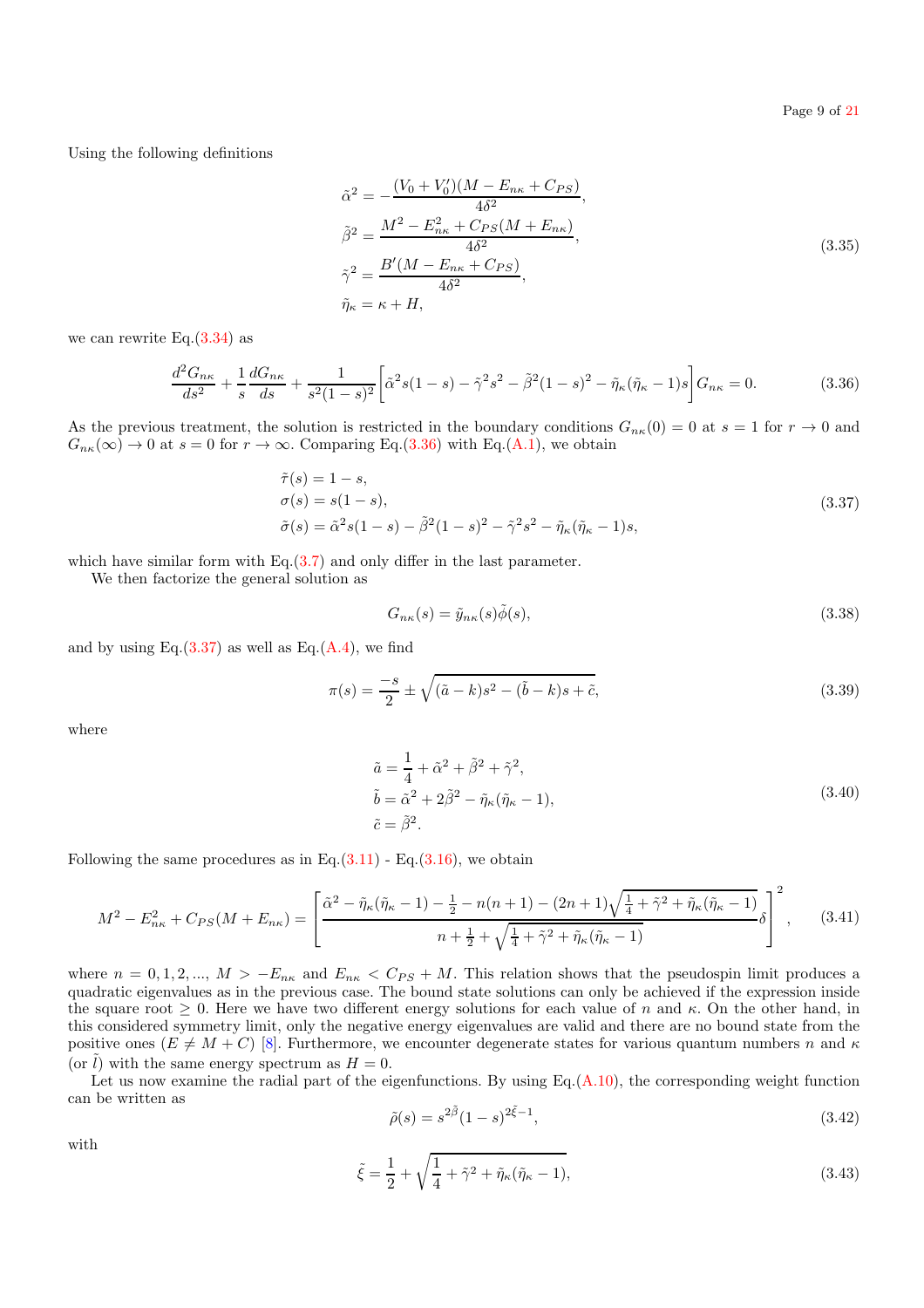Page 10 of [21](#page-20-39)

so that

$$
\tilde{y}_{n\kappa}(s) = C_{n\kappa}(1-s)^{1-2\tilde{\xi}}s^{-2\tilde{\beta}}\frac{d^n}{ds^n}\left(s^{2\tilde{\beta}+n}(1-s)^{2\xi-1+n}\right).
$$
\n(3.44)

Similar to the spin symmetry case, applying the Jacobi polynomials gives us

$$
\tilde{y}_{n\kappa}(s) = \tilde{C}_{n\kappa} P_n^{(2\beta, 2\tilde{\xi}-1)} (1-2s). \tag{3.45}
$$

From  $\tilde{\phi}(s)$  and  $\tilde{y}_{n\kappa}(s)$ , the lower component of the spinor wave function becomes

$$
G_{n\kappa}(s) = \tilde{C}_{n\kappa}s^{\tilde{\beta}}(1-s)^{\tilde{\xi}}P_n^{(2\tilde{\beta},2\tilde{\xi}-1)}(1-2s).
$$
 (3.46)

Proceed further using  $Eq.(3.27)$  $Eq.(3.27)$ , we can express this equation in terms of the hypergeometric polynomial as

$$
G_{n\kappa}(s) = \tilde{C}_{n\kappa}s^{\tilde{\beta}}(1-s)^{\tilde{\xi}}\frac{\Gamma(n+2\tilde{\beta}+1)}{n!\Gamma(2\tilde{\beta}+1)}\,{}_2F_1\left(-n,2\tilde{\beta}+2\tilde{\xi}+n,1+2\tilde{\beta};s\right). \tag{3.47}
$$

<span id="page-9-1"></span>We can express this as r-dependent equation by defining  $s = e^{-2\delta r}$ , and then by inserting this now r dependent function into  $Eq.(2.14)$  $Eq.(2.14)$ , we obtain the other component as

<span id="page-9-3"></span>
$$
F_{n\kappa}(r) = \frac{\tilde{D}_{n\kappa}}{M - E_{n\kappa} + C_{PS}} \left[ \frac{2\delta n (2\tilde{\beta} + 2\tilde{\xi} + n) (e^{-2\delta r})^{\tilde{\beta}+1}}{(2\tilde{\beta} + 1) (1 - e^{-2\delta r})^{-\tilde{\xi}}} {}_2F_1 \left( 1 - n, 2\tilde{\xi} + 2\tilde{\beta} + n + 1, 2\tilde{\beta} + 2; e^{-2\delta r} \right) + \left( \frac{2\delta \tilde{\xi} e^{-2\delta r}}{1 - e^{-2\delta r}} - 2\tilde{\beta}\delta - \frac{\kappa + H}{r} \right) G_{n\kappa}(r) \right].
$$
\n(3.48)

Implementing normalization condition [\(3.30\)](#page-7-3) and the integral identity [\(3.31\)](#page-7-4), the normalization constant of the pseudospin symmetry becomes

$$
\tilde{C}_{n\kappa} = \sqrt{\frac{2\delta n!(n+\tilde{\xi}+\tilde{\beta})\Gamma(2\tilde{\beta}+1)\Gamma(n+2\tilde{\beta}+2\tilde{\xi})}{(n+\tilde{\xi})\Gamma(2\tilde{\beta})\Gamma(n+2\tilde{\beta}+1)\Gamma(n+2\tilde{\xi})}}.
$$
\n(3.49)

As a final remark of the NU method, notice that the following replacements

$$
\kappa(\kappa+1) \leftrightarrow \kappa(\kappa-1) \text{ (or } \kappa \leftrightarrow \kappa \pm 1),
$$
  
\n
$$
F_{n\kappa} \leftrightarrow G_{n\kappa}, E_{n\kappa}^+ \leftrightarrow -E_{n\kappa}^-,
$$
  
\n
$$
(V_0 + V'_0) \leftrightarrow -(V_0 + V'_0), C_S \leftrightarrow -C_{PS},
$$
  
\n
$$
\beta^2 \leftrightarrow \tilde{\beta}^2, \ \gamma^2 \leftrightarrow -\tilde{\gamma}^2, \ \alpha^2 \leftrightarrow -\tilde{\alpha}^2,
$$
\n(3.50)

enable us to straightforwardly produced the negative energy solution of the pseudospin symmetry from the positive energy solution of the spin symmetry case. That is, Eqs.[\(3.17\)](#page-6-5) and [\(3.28\)](#page-7-5) give respectively Eqs.[\(3.41\)](#page-8-2) and [\(3.47\)](#page-9-1) under the above replacements, or vice versa.

#### <span id="page-9-0"></span>3.2 Implementation of the SUSYQM Method

Now, we are going to implement the SUSYQM method for both symmetry cases. The discussion follows conventions from appendix A of Ref.[\[55\]](#page-20-55).

## 3.2.1 Spin Symmetry Case

According to the SUSYQM, the ground state of  $F_0(r)$  in Eq.[\(2.11\)](#page-3-5) satisfies

$$
F_0(r) = N \exp\left(-\int W(r)dr\right),\tag{3.51}
$$

with normalization constant N.  $W(r)$  is known as the superpotential and can be used to define the supersymmetric partner potentials [\[46,](#page-20-46)[47\]](#page-20-47)

<span id="page-9-2"></span>
$$
V_{\pm}(r) = W^2(r) \pm W'(r),\tag{3.52}
$$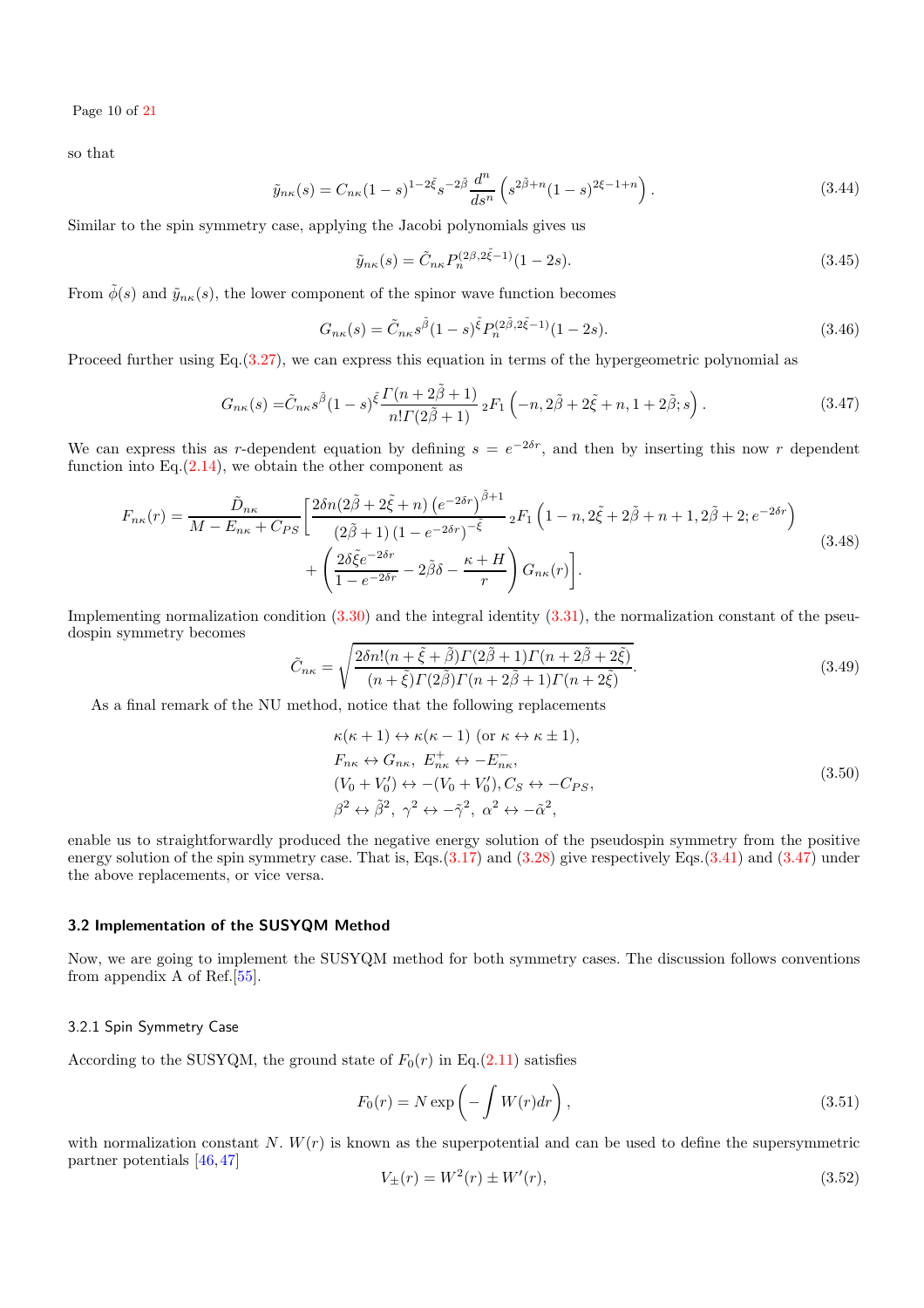which is also known as the Riccati equation. Here we take its particular solution as

<span id="page-10-0"></span>
$$
W(r) = A - \frac{Be^{-2\delta r}}{1 - e^{-2\delta r}},
$$
\n(3.53)

with unknown constants A and B. To find the solution of Eq. $(3.3)$  via SUSYQM, we rewrite the equation in general form as

$$
\frac{d^2 F_{n\kappa}}{dr^2} = \left(V_{\text{eff}}(r) - E\right) F_{n\kappa}.\tag{3.54}
$$

Substituting  $V_-(r) = V_{\text{eff}}(r) - E_0$  (E<sub>0</sub> represents the ground-state energy) and [\(3.53\)](#page-10-0) into Eq.[\(3.52\)](#page-9-2), and then comparing the compatible terms of the left- and right-hand sides, we obtain

<span id="page-10-1"></span>
$$
A^2 = 4\delta^2 \beta^2,\tag{3.55}
$$

$$
2AB + 2\delta B = 4\delta^2 \alpha^2 - 4\delta^2 \eta_{\kappa} (\eta_{\kappa} + 1), \tag{3.56}
$$

$$
2AB + B^2 = 4\delta^2 \left(\alpha^2 + \gamma^2\right). \tag{3.57}
$$

<span id="page-10-2"></span>The requirements  $B > 0$  and  $A < 0$  are needed to describe the wave functions in extreme condition. Then, from Eqs. $(3.56)$  and  $(3.57)$  we find the following relations

$$
B = \frac{2\delta \pm \sqrt{4\delta^2 + 16\delta^2(\gamma^2 + \eta_\kappa(\eta_\kappa + 1))}}{2} = \delta \pm 2\delta\sqrt{\frac{1}{4} + \eta_\kappa(\eta_\kappa + 1) + \gamma^2}.
$$
 (3.58)

$$
A = -\frac{B}{2} + \frac{2\delta^2(\alpha^2 + \gamma^2)}{B}.
$$
\n(3.59)

We now back to Eq.[\(3.53\)](#page-10-0). We approximate  $W(r) \to A$  as  $r \to \infty$ . Inserting Eq.(3.53) into Eq.[\(3.52\)](#page-9-2), the supersymmetric partner potentials have the following forms

$$
V_{-}(r) = \left[ A^{2} - \frac{(2AB + 2\delta B)e^{-2\delta r}}{1 - e^{-2\delta r}} + \frac{(B^{2} - 2\delta B)e^{-4\delta r}}{(1 - e^{-2\delta r})^{2}} \right],
$$
  
\n
$$
V_{+}(r) = \left[ A^{2} - \frac{(2AB - 2\delta B)e^{-2\delta r}}{1 - e^{-2\delta r}} + \frac{(B^{2} + 2\delta B)e^{-4\delta r}}{(1 - e^{-2\delta r})^{2}} \right].
$$
\n(3.60)

From these two equations, which is only differ from each other merely by additive constants, we can introduce their invariant forms as [\[44,](#page-20-44)[45\]](#page-20-45)

$$
R(B_1) = V_+(B, r) - V_-(B_1, r) = [A^2 - A_1^2]
$$
  
=  $\left[ -\frac{B}{2} + \frac{2\delta^2(\alpha^2 + \gamma^2)}{B} \right]^2 - \left[ -\frac{B + 2\delta}{2} + \frac{2\delta^2(\alpha^2 + \gamma^2)}{B + 2\delta} \right]^2$ , (3.61)

or more generally

$$
R(B_i) = V_+(B + (i - 1)2\delta, r) - V_-(B + i2\delta, r)
$$
  
=  $\left[ -\frac{B + (i - 1)2\delta}{2} + \frac{2\delta^2(\alpha^2 + \gamma^2)}{B + (i - 1)2\delta} \right]^2 - \left[ -\frac{B + i2\delta}{2} + \frac{2\delta^2(\alpha^2 + \gamma^2)}{B + i2\delta} \right]^2.$  (3.62)

Continuing this procedure and substituting  $B_n = B_{n-1} + 2\delta = B + 2n\delta$ , the whole discrete spectrum of Hamiltonian  $H_-(B)$  in general becomes

$$
4\delta^2 \beta^2 = E_0^2 + \sum_{i=1}^n R(B_i). \tag{3.63}
$$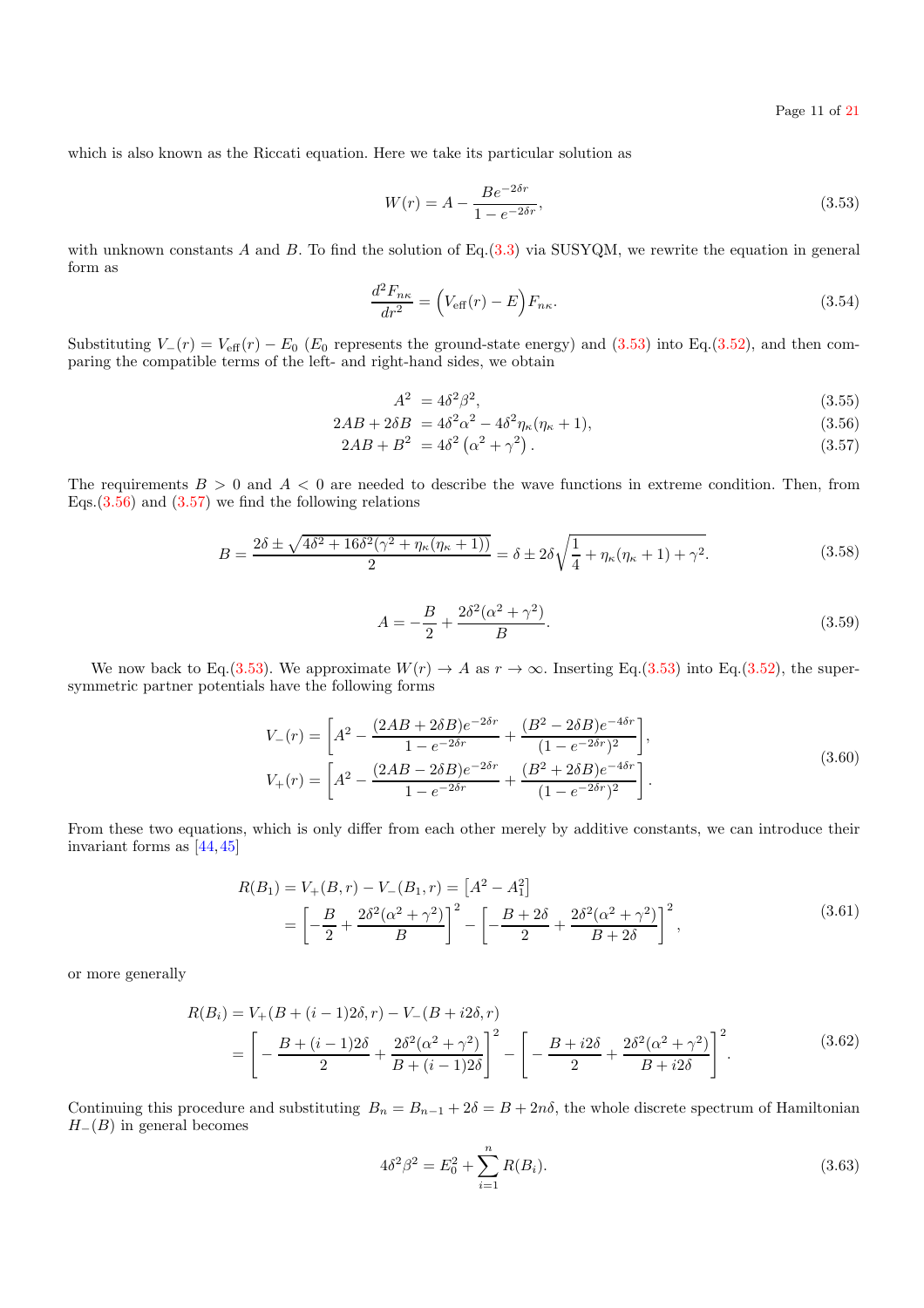## Page 12 of [21](#page-20-39)

By setting  $E_0 = 0$ , we find

$$
4\delta^{2}\beta^{2} = \sum_{i=1}^{n} R(B_{i})
$$
  
=  $\left(-\frac{B}{2} + \frac{2\delta^{2}(\alpha^{2} + \gamma^{2})}{B}\right)^{2} - \left(-\frac{B}{2} + \frac{2\delta^{2}(\alpha^{2} + \gamma^{2})}{B}\right)^{2}$   
+  $\left(-\frac{B + 2\delta}{2} + \frac{2\delta^{2}(\alpha^{2} + \gamma^{2})}{B + 2\delta}\right)^{2} - \left(-\frac{B + 2\delta}{2} + \frac{2\delta^{2}(\alpha^{2} + \gamma^{2})}{B + 2\delta}\right)^{2}$   
+  $\cdots$   
+  $\left(-\frac{B + 2(n - 1)\delta}{2} + \frac{2\delta^{2}(\alpha^{2} + \gamma^{2})}{B + 2(n - 1)\delta}\right)^{2} - \left(-\frac{B + 2(n - 1)\delta}{2} + \frac{2\delta^{2}(\alpha^{2} + \gamma^{2})}{B + 2(n - 1)\delta}\right)^{2}$   
+  $\left(-\frac{B + 2n\delta}{2} + \frac{2\delta^{2}(\alpha^{2} + \gamma^{2})}{(B + 2n\delta)}\right)^{2}$ , (3.64)

so that

$$
\beta^2 = \frac{1}{4\delta^2} \left[ -\frac{B + 2n\delta}{2} + \frac{2\delta^2(\alpha^2 + \gamma^2)}{B + 2n\delta} \right]^2.
$$
 (3.65)

By using Eq.[\(3.58\)](#page-10-2) and inserting  $\beta^2$  of Eq.[\(3.5\)](#page-5-5) into this expression, we obtain the corresponding energy equation as

$$
M^{2} - E_{n\kappa}^{2} - C_{S}(M - E_{n\kappa})
$$
  
=  $\delta^{2} \left[ \frac{2(\alpha^{2} + \gamma^{2})}{1 + 2n + 2\sqrt{\gamma^{2} + \eta_{\kappa}(\eta_{\kappa} + 1) + \frac{1}{4}}} - \frac{1}{2} \left( 1 + 2n + 2\sqrt{\gamma^{2} + \eta_{\kappa}(\eta_{\kappa} + 1) + \frac{1}{4}} \right) \right]^{2},$  (3.66)

which is identical with the previous result of the NU method in Eq.[\(3.17\)](#page-6-5).

From Eq.[\(3.53\)](#page-10-0), the corresponding component of wave function can be written as

$$
F_0(r) = N \exp\left(-\int W(r) dr\right)
$$
  
=  $N \exp\left[\int \left(-A + \frac{Be^{-2\delta r}}{1 - e^{-2\delta r}}\right) dr\right]$   
=  $N e^{-Ar} \exp\left[\frac{B}{2\delta} \int \frac{d(1 - e^{-2\delta r})}{1 - e^{-2\delta r}}\right]$   
=  $N e^{-Ar} (1 - e^{-2\delta r})^{\frac{B}{2\delta}}$ . (3.67)

We can see that for  $r \to 0$ ,  $F_0(r) \to 0$  and  $B > 0$ , while for  $r \to \infty$ ,  $F_0(r) \to 0$  and  $A < 0$ .

## 3.2.2 Pseudospin Symmetry Case

The ground state of  $G_0(r)$  in Eq.[\(3.33\)](#page-7-0) within SUSYQM can be written as

$$
G_0(r) = \tilde{N} \exp\left(-\int \tilde{W}(r) dr\right),\qquad(3.68)
$$

where the normalization constant is now  $\tilde{N}$ . The supersymmetric partner potentials for the current consideration can be written as

<span id="page-11-1"></span>
$$
\tilde{V}_{\pm}(r) = \tilde{W}^2(r) \pm \tilde{W}'(r). \tag{3.69}
$$

The particular solution is now

<span id="page-11-0"></span>
$$
\tilde{W}(r) = \tilde{A} - \frac{\tilde{B}e^{-2\delta r}}{1 - e^{-2\delta r}},\tag{3.70}
$$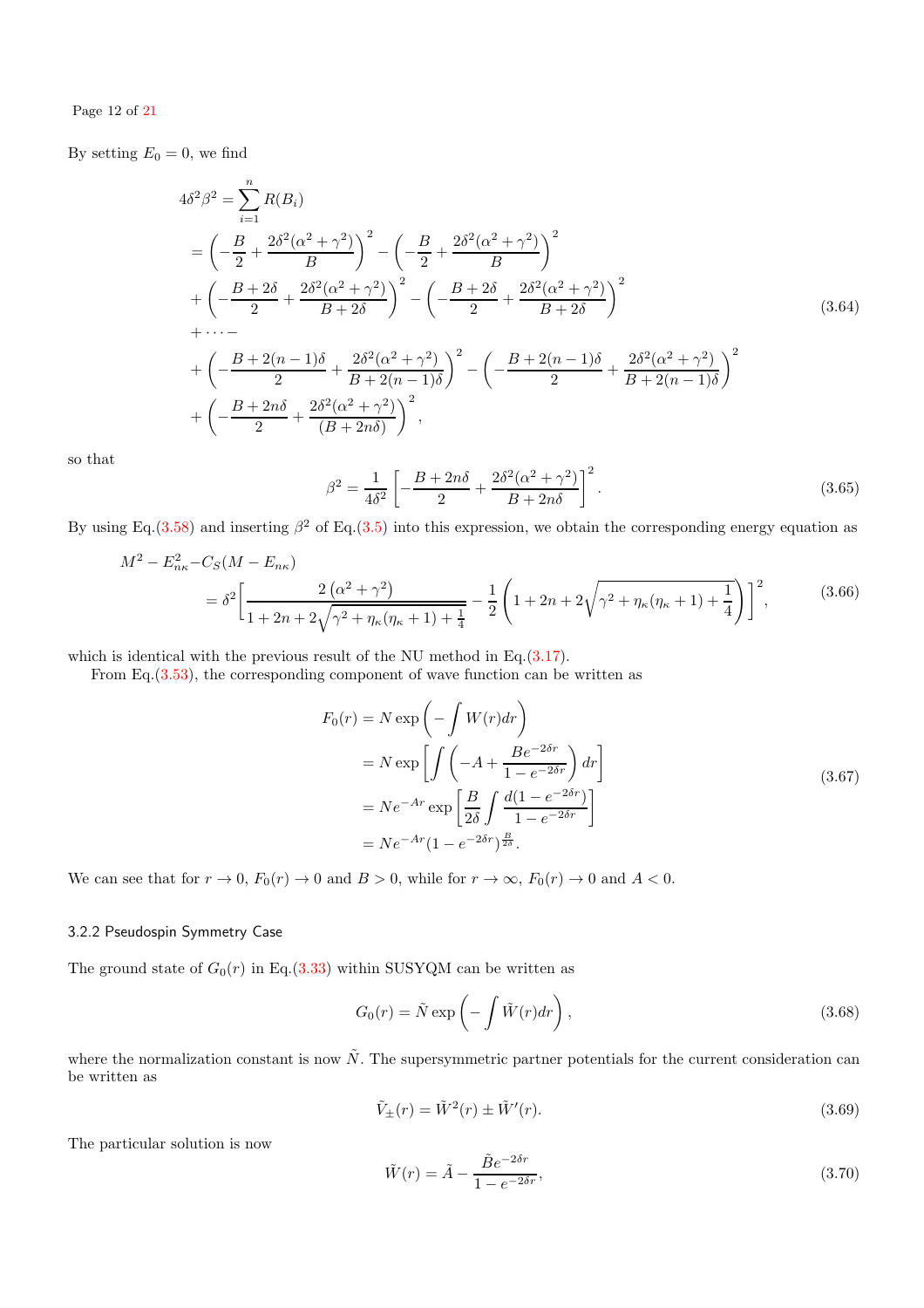Page 13 of [21](#page-20-39)

with the unknown constants  $\tilde{A}$  and  $\tilde{B}$ . We can rewrite Eq.[\(3.33\)](#page-7-0) in the following general form

$$
\frac{d^2 G_{n\kappa}}{dr^2} = \left(\tilde{V}_{\text{eff}}(r) - \tilde{E}\right) G_{n\kappa}.\tag{3.71}
$$

Substituting  $\tilde{V}_-(r) = \tilde{V}_{\text{eff}}(r) - \tilde{E}_0$  ( $\tilde{E}_0$  represents the ground-state energy) and Eq.[\(3.70\)](#page-11-0) into Eq.[\(3.69\)](#page-11-1) we find

<span id="page-12-0"></span>
$$
\tilde{A}^2 = 4\delta^2 \tilde{\beta}^2,\tag{3.72}
$$

$$
2\tilde{A}\tilde{B} + 2\delta\tilde{B} = 4\delta^2\tilde{\alpha}^2 - 4\delta^2\tilde{\eta}_{\kappa}(\tilde{\eta}_{\kappa} - 1),
$$
  
\n
$$
2\tilde{A}\tilde{B} + \tilde{B}^2 = 4\delta^2(\tilde{\alpha}^2 + \tilde{\gamma}^2).
$$
\n(3.73)

$$
2\tilde{A}\tilde{B} + \tilde{B}^2 = 4\delta^2 \left(\tilde{\alpha}^2 + \tilde{\gamma}^2\right). \tag{3.74}
$$

<span id="page-12-1"></span>The same argument with the spin symmetry leads to the condition  $\tilde{A} < 0$  and  $\tilde{B} > 0$ , so that from Eq.[\(3.73\)](#page-12-0) and Eq. [\(3.74\)](#page-12-0) we obtain

$$
\tilde{B} = \frac{2\delta \pm \sqrt{4\delta^2 + 16\delta^2(\tilde{\gamma}^2 + \tilde{\eta}_{\kappa}(\tilde{\eta}_{\kappa} - 1))}}{2} = \delta \pm 2\delta\sqrt{\frac{1}{4} + \tilde{\eta}_{\kappa}(\tilde{\eta}_{\kappa} - 1) + \tilde{\gamma}^2},\tag{3.75}
$$

$$
\tilde{A} = -\frac{\tilde{B}}{2} + \frac{2\delta^2(\tilde{\alpha}^2 + \tilde{\gamma}^2)}{B}.
$$
\n(3.76)

Back to Eq.[\(3.70\)](#page-11-0), we approximate  $\tilde{W}(r) \to -\tilde{A}$  as  $r \to \infty$ . Substituting Eq.(3.70) into Eq.[\(3.69\)](#page-11-1) leads to

$$
\tilde{V}_{-}(r) = \left[ \tilde{A}^{2} - \frac{(2\tilde{A}\tilde{B} + 2\delta\tilde{B})e^{-2\delta r}}{1 - e^{-2\delta r}} + \frac{(\tilde{B}^{2} - 2\delta\tilde{B})e^{-4\delta r}}{(1 - e^{-2\delta r})^{2}} \right],
$$
\n
$$
\tilde{V}_{+}(r) = \left[ \tilde{A}^{2} - \frac{(2\tilde{A}\tilde{B} - 2\delta\tilde{B})e^{-2\delta r}}{1 - e^{-2\delta r}} + \frac{(\tilde{B}^{2} + 2\delta\tilde{B})e^{-4\delta r}}{(1 - e^{-2\delta r})^{2}} \right].
$$
\n(3.77)

By using these relations, their invariant forms can be introduced as [\[44,](#page-20-44)[45\]](#page-20-45)

$$
R(\tilde{B}_1) = \tilde{V}_+(\tilde{B}, r) - \tilde{V}_-(\tilde{B}_1, r) = \left(\tilde{A}^2 - \tilde{A}_1^2\right)
$$
  
=  $\left[\frac{\tilde{B}}{2} - \frac{2\delta^2(\tilde{\alpha}^2 + \tilde{\gamma}^2)}{\tilde{B}}\right]^2 - \left[\frac{\tilde{B} + 2\delta}{2} - \frac{2\delta^2(\tilde{\alpha}^2 + \tilde{\gamma}^2)}{\tilde{B} + 2\delta}\right]^2,$  (3.78)

or

$$
R(\tilde{B}_{i}) = \tilde{V}_{+}(\tilde{B} + (i - 1)2\delta, r) - \tilde{V}_{-}(\tilde{B} + i2\delta, r)
$$
  
= 
$$
\left[\frac{\tilde{B} + (i - 1)2\delta}{2} - \frac{2(\tilde{\alpha}^{2} + \tilde{\gamma}^{2})\delta^{2}}{\tilde{B} + (i - 1)2\delta}\right]^{2} - \left[\frac{\tilde{B} + i2\delta}{2} - \frac{2(\tilde{\alpha}^{2} + \tilde{\gamma}^{2})\delta^{2}}{\tilde{B} + i2\delta}\right]^{2}.
$$
 (3.79)

Continuing this and using  $\tilde{B}_n = \tilde{B}_{n-1} + 2\delta = \tilde{B} + 2n\delta$ , the complete spectrum of  $H_-(\tilde{B})$  becomes

$$
4\delta^2 \tilde{\beta}^2 = \tilde{E}_0^2 + \sum_{i=1}^n R(\tilde{B}_i).
$$
 (3.80)

As  $\tilde{E}_0 = 0$ , we obtain

$$
4\delta^{2}\tilde{\beta}^{2} = \sum_{i=1}^{n} R(\tilde{B}_{i})
$$
  
=  $\left(\frac{\tilde{B}}{2} - \frac{2\delta^{2}(\tilde{\alpha}^{2} + \tilde{\gamma}^{2})}{\tilde{B}}\right)^{2} - \left(\frac{\tilde{B}}{2} - \frac{2\delta^{2}(\tilde{\alpha}^{2} + \tilde{\gamma}^{2})}{\tilde{B}}\right)^{2}$   
+  $\left(\frac{\tilde{B} + 2\delta}{2} - \frac{2\delta^{2}(\tilde{\alpha}^{2} + \tilde{\gamma}^{2})}{\tilde{B} + 2\delta}\right)^{2} - \left(\frac{\tilde{B} + 2\delta}{2} - \frac{2\delta^{2}(\tilde{\alpha}^{2} + \tilde{\gamma}^{2})}{\tilde{B} + 2\delta}\right)^{2}$   
+  $\cdots$   
+  $\left(\frac{\tilde{B} + 2(n - 1)\delta}{2} - \frac{2\delta^{2}(\tilde{\alpha}^{2} + \tilde{\gamma}^{2})}{\tilde{B} + 2(n - 1)\delta}\right)^{2} - \left(\frac{\tilde{B} + 2(n - 1)\delta}{2} - \frac{2\delta^{2}(\tilde{\alpha}^{2} + \tilde{\gamma}^{2})}{\tilde{B} + 2(n - 1)\delta}\right)^{2}$   
+  $\left(\frac{\tilde{B} + 2n\delta}{2} - \frac{2\delta^{2}(\tilde{\alpha}^{2} + \tilde{\gamma}^{2})}{(\tilde{B} + 2n\delta)}\right)^{2}$ , (3.81)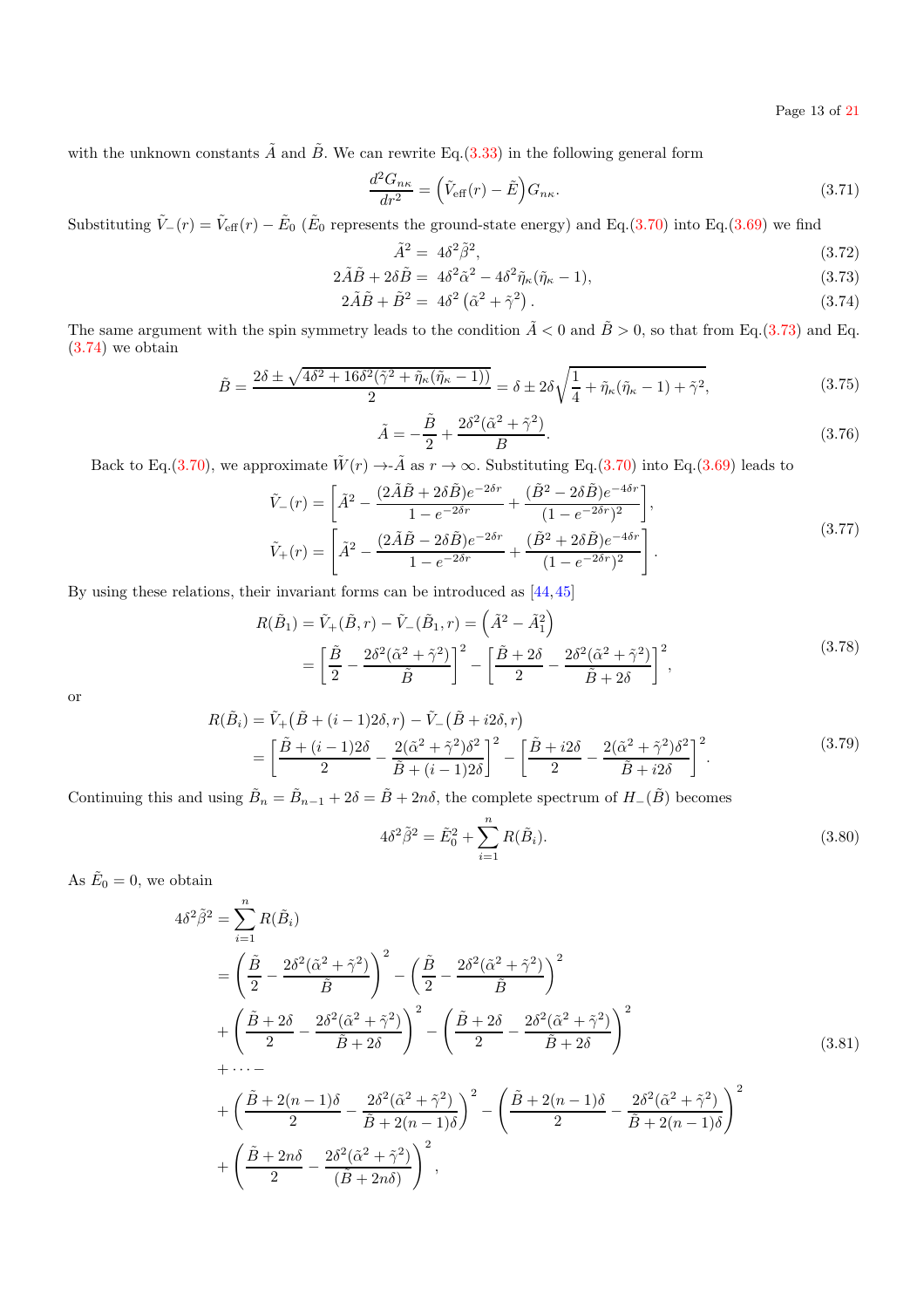Page 14 of [21](#page-20-39)

and hence

$$
\tilde{\beta}^2 = \frac{1}{4\delta^2} \left( -\frac{\tilde{B} + 2n\delta}{2} + \frac{2\delta^2(\tilde{\alpha}^2 + \tilde{\gamma}^2)}{\tilde{B} + 2n\delta} \right)^2.
$$
\n(3.82)

Using  $\tilde{\beta}$  in Eq.[\(3.35\)](#page-8-3) and  $\tilde{B}$  of Eq.[\(3.75\)](#page-12-1), the energy spectrum equation becomes

$$
M^{2} - E_{n\kappa}^{2} + C_{PS}(M + E_{n\kappa})
$$
  
=  $\delta^{2} \left[ \frac{2(\tilde{\alpha}^{2} + \tilde{\gamma}^{2})}{1 + 2n + 2\sqrt{\tilde{\gamma}^{2} + \tilde{\eta}_{\kappa}(\tilde{\eta}_{\kappa} - 1) + \frac{1}{4}}} - \frac{1}{2} \left( 1 + 2n + 2\sqrt{\tilde{\gamma}^{2} + \tilde{\eta}_{\kappa}(\tilde{\eta}_{\kappa} - 1) + \frac{1}{4}} \right) \right]^{2},$  (3.83)

which is identical to Eq.[\(3.41\)](#page-8-2). From the superpotential  $\tilde{W}(r)$ , we can express the eigenfunction  $G_0(r)$  as

$$
G_0(r) = \tilde{N} \exp\left(-\int \tilde{W}(r) dr\right)
$$
  
=  $\tilde{N} \exp\left[-\int \left(\tilde{A} - \frac{\tilde{B}e^{-2\delta r}}{1 - e^{-2\delta r}}\right) dr\right]$   
=  $\tilde{N}e^{-\tilde{A}r} \exp\left[\frac{\tilde{B}}{2\delta} \int \frac{d(1 - e^{-2\delta r})}{1 - e^{-2\delta r}}\right]$   
=  $Ne^{-\tilde{A}r}(1 - e^{-2\delta r})^{\frac{\tilde{B}}{2\delta}},$  (3.84)

where now, for  $r \to 0$ ,  $G_0(r) \to 0$  and  $\tilde{B} > 0$ , whilst for  $r \to \infty$ ,  $G_0(r) \to 0$  and  $\tilde{A} < 0$ .

# <span id="page-13-0"></span>4 Particular cases

Now, we are about to examine some particular cases regarding the bound state energy eigenvalues in Eq. $(3.17)$ and Eq.[\(3.41\)](#page-8-2). We could derive some well-known potentials, useful for other physical systems, by adjusting relevant parameters in both cases. We then compare the corresponding energy spectrums with the previous works.

1. S-wave case: The s-wave cases are directly obtained for  $l = 0$  and  $\tilde{l} = 0$  ( $\kappa = 1$  for pseudospin symmetry and  $\kappa = -1$  for spin symmetry), so that the spin–orbit coupling term vanishes. The corresponding energy eigenvalue equation reduces to

$$
M^{2} - E_{n, -1}^{2} - C_{S}(M - E_{n, -1}) = \delta^{2} \left[ \frac{\alpha^{2} - 1/2 - H(H - 1) - n(n + 1) - (2n + 1)\sqrt{\frac{1}{4} + \gamma^{2} + H(H - 1)}}{n + \frac{1}{2} + \sqrt{\frac{1}{4} + \gamma^{2} + H(H - 1)}} \right]^{2} (4.1)
$$

for the spin symmetry, and

$$
M^{2} - E_{n,1}^{2} + C_{PS}(M + E_{n,1}) = \delta^{2} \left[ \frac{\tilde{\alpha}^{2} - 1/2 - H(H + 1) - n(n+1) - (2n+1)\sqrt{\frac{1}{4} + \tilde{\gamma}^{2} + H(H + 1)}}{n + \frac{1}{2} + \sqrt{\frac{1}{4} + \tilde{\gamma}^{2} + H(H + 1)}} \right]^{2}
$$
(4.2)

for pseudospin symmetry limit. Their corresponding wave functions are

$$
F_{n,-1}(r) = N_n e^{-r\vartheta} (1 - e^{-2\delta r})^{(1+\zeta)/2} P_n^{(\vartheta/\delta,\zeta)} (1 - 2e^{-2\delta r}),
$$
  
\n
$$
G_{n,1}(r) = \tilde{N}_n e^{-r\tilde{\vartheta}} (1 - e^{-2\delta r})^{(1+\tilde{\zeta})/2} P_n^{(\tilde{\vartheta}/\delta,\tilde{\zeta})} (1 - 2e^{-2\delta r}),
$$
\n(4.3)

where we have introduce the following relations

$$
\vartheta = \sqrt{M^2 - E_{n,-1}^2 - C_S(M - E_{n,-1})}, \qquad \zeta = \sqrt{1 + 4\gamma^2 + 4H(H - 1)},
$$
  
\n
$$
\tilde{\vartheta} = \sqrt{M^2 - E_{n,1}^2 + C_{PS}(M + E_{n,1})}, \qquad \tilde{\zeta} = \sqrt{1 + 4\tilde{\gamma}^2 + 4H(H + 1)}.
$$
\n(4.4)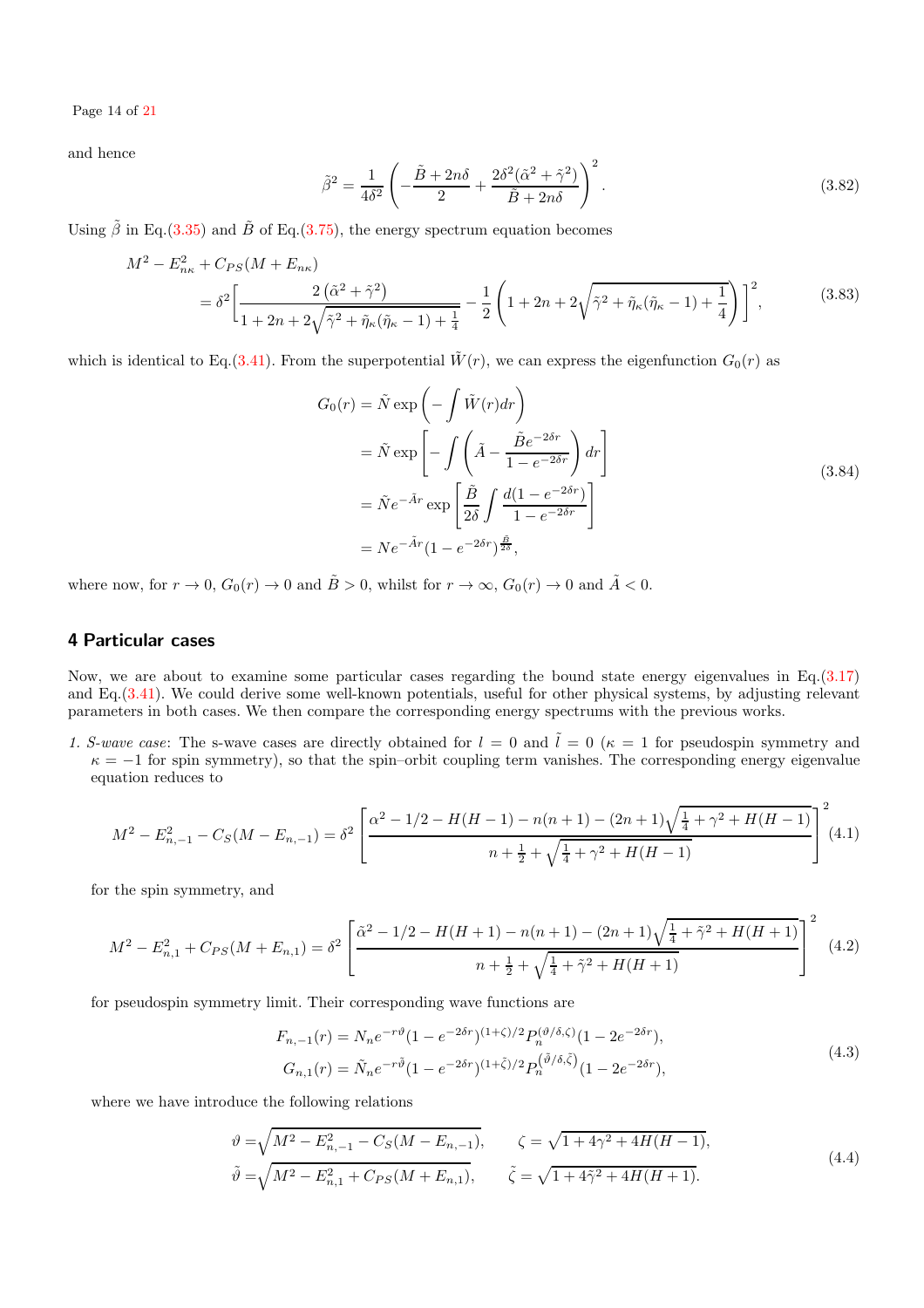2. Dirac-Hulthén problem: For  $V'_0 = B = 0$ , our potential turns to the Hulthén potential, and the energy eigenvalue for the spin symmetry becomes

$$
M^{2} - E_{n\kappa}^{2} - C_{S}(M - E_{n\kappa}) = 4\delta^{2} \left[ \frac{Ze^{2}(M + E_{n\kappa} - C_{S})}{4\delta(n + \kappa + H + 1)} - \frac{(n + \kappa + H + 1)}{2} \right]^{2},
$$
\n(4.5)

while for the pseudospin symmetry

$$
M^{2} - E_{n\kappa}^{2} + C_{PS}(M + E_{n\kappa}) = \delta^{2} \left[ \frac{-Ze^{2}(M - E_{n\kappa} + C_{PS})}{2\delta(n + \kappa + H)} - (n + \kappa + H) \right]^{2}.
$$
 (4.6)

In the condition of vanishing tensor interaction  $(H = 0)$ , these results turn out to be the same as the expressions obtained in Eq.(35) and Eq.(47) of Ref. [\[18\]](#page-20-17), and also the results in Ref. [\[19\]](#page-20-18). The corresponding wave functions for both symmetry cases can be expressed as

<span id="page-14-0"></span>
$$
F_{n\kappa}(r) = N_{n\kappa}e^{-r\xi}(1 - e^{-2\delta r})^{\eta_{\kappa}+1}P_n^{(\xi/\delta,2\eta_{\kappa}+1)}(1 - 2e^{-2\delta r}),
$$
  
\n
$$
G_{n\kappa}(r) = \tilde{N}_{n\kappa}e^{-r\tilde{\xi}}(1 - e^{-2\delta r})^{\eta_{\kappa}}P_n^{(\tilde{\xi}/\delta,2\eta_{\kappa}-1)}(1 - 2e^{-2\delta r}),
$$
\n(4.7)

with

$$
\xi = \sqrt{M^2 - E_{n\kappa}^2 - C_S(M - E_{n\kappa})}, \qquad \tilde{\xi} = \sqrt{M^2 - E_{n\kappa}^2 + C_{PS}(M + E_{n\kappa})}.
$$
\n(4.8)

3. Dirac-Yukawa problem: We also notice that setting  $V_0 = B = 0$  gives us the energy spectrum for the Yukawa potential

$$
M^{2} - E_{n\kappa}^{2} - C_{S}(M - E_{n\kappa}) = 4\delta^{2} \left[ \frac{A(M + E_{n\kappa} - C_{S})}{4\delta(n + \kappa + H + 1)} - \frac{(n + \kappa + H + 1)}{2} \right]^{2}
$$
(4.9)

for the spin symmetry, and

$$
M^{2} - E_{n\kappa}^{2} + C_{PS}(M + E_{n\kappa}) = \delta^{2} \left[ \frac{-A(M - E_{n\kappa} + C_{PS})}{2\delta(n + \kappa + H)} - (n + \kappa + H) \right]^{2}
$$
(4.10)

for the pseudospin symmetry case. As  $H = 0$ , these equations are identical to Eq.(30) and Eq.(31) of Ref. [\[22\]](#page-20-21) for the spin, and Eq.(25) and Eq.(43) of Ref. [\[23\]](#page-20-22) for the pseudospin symmetry case. Their spinor wave functions have the same form as  $Eq. (4.7)$  $Eq. (4.7)$  for each cases.

4. Dirac-Coulomb-like problem: Taking the limit  $\delta \to 0$  in the Yukawa potential, we obtain the well-known Coulomblike potential  $V(r) = -A/r$ . The energy spectrum for both symmetry cases respectively yield

$$
(E_{n\kappa} - M)(E_{n\kappa} + M - C_S) = -\frac{A^2(-C_S + E_{n\kappa} + M)^2}{4(n + \kappa + H + 1)^2} \Rightarrow E_{n\kappa}^S = \frac{A^2(C_S - M) + 4M(n + \kappa + H + 1)^2}{A^2 + 4(n + \kappa + H + 1)^2},
$$
(4.11)

$$
(E_{n\kappa} + M)(C_{PS} - E_{n\kappa} + M) = \frac{A^2(C_{PS} - E_{n\kappa} + M)^2}{4(n + \kappa + H)^2} \Rightarrow E_{n\kappa}^{PS} = \frac{A^2(C_{PS} + M) - 4M(n + \kappa + H)^2}{A^2 + 4(n + \kappa + H)^2}.
$$
 (4.12)

For  $H = 0$ , these results are respectively identical to Eqs.(59) and (60) of Ref.[\[27\]](#page-20-26) with the replacement of  $B \to A$ . They are also in agreement with the results in Eqs.(53) and (56) of Ref. [\[23\]](#page-20-22). Moreover, if  $C_S = C_{PS} = 0$ , these results reduce to the Dirac–Coulomb problem as

$$
E_{n\kappa}^{S} = M \left[ \frac{4(n+\kappa+1)^{2} - A^{2}}{4(n+\kappa+1)^{2} + A^{2}} \right], \quad E_{n\kappa}^{PS} = -M \left[ \frac{4(n+\kappa)^{2} - A^{2}}{4(n+\kappa)^{2} + A^{2}} \right]
$$
(4.13)

We note that the same expressions can also be achieved by taking the limit  $\delta \to 0$  of the Hulthén potential under the replacement of  $A \leftrightarrow Ze^2$ .

5. Dirac-inversely quadratic Yukawa problem: When the parameters  $V_0$  and  $V'_0$  is fixed to zero, then we find the energy spectrum for inversely quadratic Yukawa potential as follows:

$$
M^{2} - E_{n\kappa}^{2} - C_{S}(M - E_{n\kappa}) = \left[ \frac{\eta_{\kappa}(\eta_{\kappa} + 1) + \frac{1}{2} + n(n+1) + (2n+1)\sqrt{\frac{1}{4} + \gamma^{2} + \eta_{\kappa}(\eta_{\kappa} + 1)}}{n + \frac{1}{2} + \sqrt{\frac{1}{4} + \gamma^{2} + \eta_{\kappa}(\eta_{\kappa} + 1)}} \delta \right]^{2}
$$
(4.14)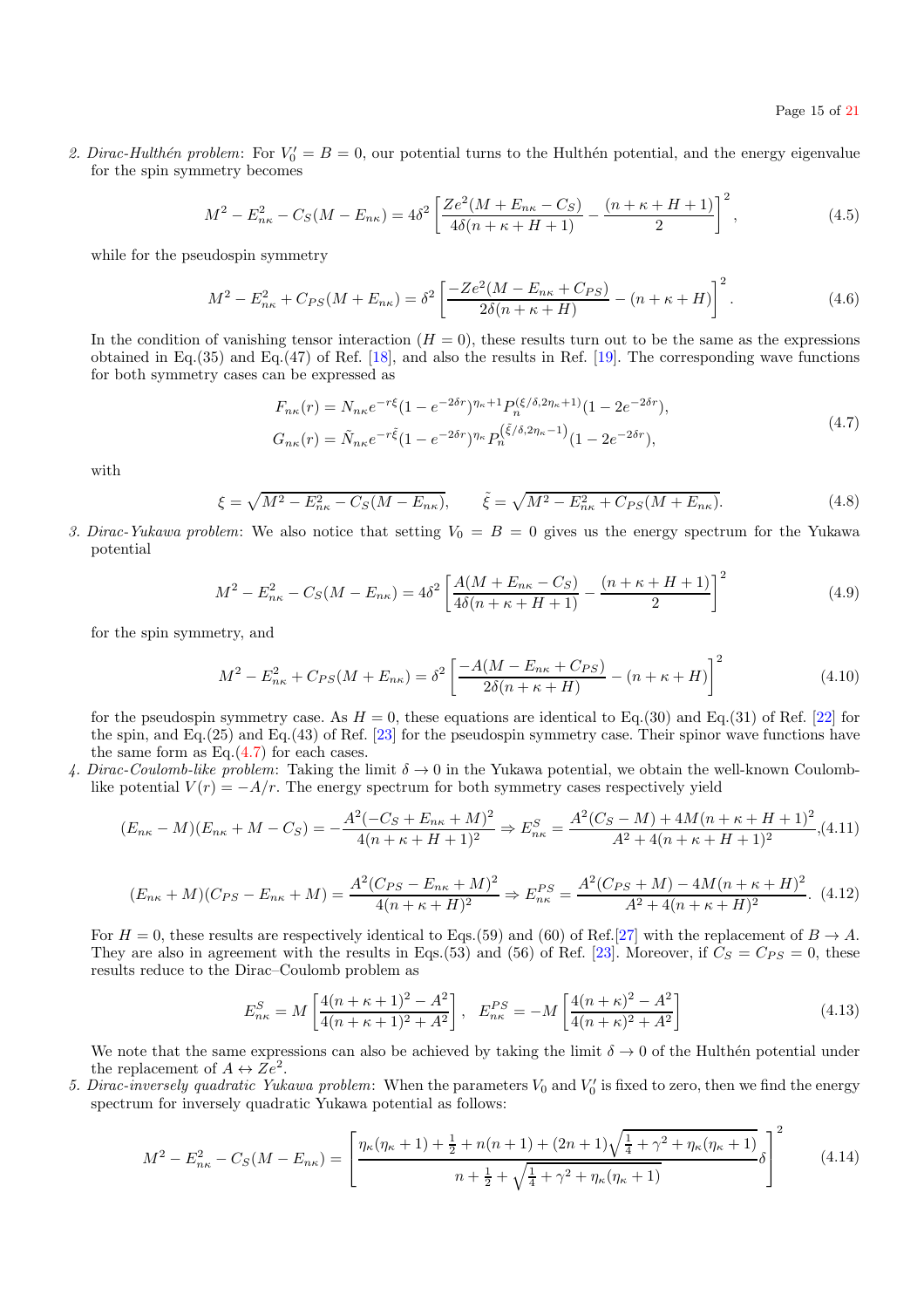Page 16 of [21](#page-20-39)

for spin symmetry limit and

$$
M^{2} - E_{n\kappa}^{2} + C_{PS}(M + E_{n\kappa}) = \left[ \frac{\eta_{\kappa}(\eta_{\kappa} - 1) + \frac{1}{2} + n(n+1) + (2n+1)\sqrt{\frac{1}{4} + \tilde{\gamma}^{2} + \eta_{\kappa}(\eta_{\kappa} - 1)}}{n + \frac{1}{2} + \sqrt{\frac{1}{4} + \tilde{\gamma}^{2} + \eta_{\kappa}(\eta_{\kappa} - 1)}} \delta \right]^{2}
$$
(4.15)

for pseudospin symmetry limit.

6. Dirac-Kratzer–Fues problem: By limiting  $\delta \to 0$ , the inversely quadratic Yukawa potential can be approximated as

$$
V_{CY} = \lim_{\delta \to 0} \left( -\frac{Ae^{-\delta r}}{r} - \frac{Be^{-2\delta r}}{r^2} \right) \simeq -\frac{A}{r} - \frac{B}{r^2},\tag{4.16}
$$

where  $A = 2r_e D_e$  and  $B = -r_e^2 D_e$ . This form is well-known as the Kratzer–Fues potential. The energy spectrum from both symmetries according with this potential are

$$
M^{2} - E_{n\kappa}^{2} - C_{S}(M - E_{n\kappa}) = \frac{A^{2}(M - C_{S} + E_{n\kappa})^{2}}{\left(2n + 1 + 2\sqrt{B(C_{S} - E_{n\kappa} - M) + (\eta_{\kappa} + \frac{1}{2})^{2}}\right)^{2}}
$$
(4.17)

and

$$
M^{2} - E_{n\kappa}^{2} + C_{PS}(M + E_{n\kappa}) = \frac{A^{2}(C_{PS} - E_{n\kappa} + M)^{2}}{\left(2n + 1 + 2\sqrt{B(C_{PS} - E_{n\kappa} + M) + (\eta_{\kappa} - \frac{1}{2})^{2}}\right)^{2}}
$$
(4.18)

for spin and pseudospin symmetry cases, respectively. These results are exactly the same as Eq.(38) and (30) of Ref.[\[28\]](#page-20-27) for  $C = 0$ ,  $A \rightarrow B$  and  $B \rightarrow -A$ .

7. Non-relativistic limit: By setting  $C_S = H = 0$  and replacing  $E_{n\kappa} + M \to 2m$  and  $E_{n\kappa} - M \to E_{nl}$  in Eqs.[\(3.5\)](#page-5-5), [\(3.6\)](#page-5-0) and  $(3.17)$ , we have the non-relativistic solutions of the Hulthen plus a class of Yukawa potential. The resulting energy eigenvalue is

$$
E_{nl} = -\frac{1}{2m} \left[ \frac{\delta \left( -\frac{m(A+Ze^2)}{\delta} + (2n+1)\sqrt{l^2 + l + \frac{1}{4} - 2mB} + l(l+1) + n(n+1) + \frac{1}{2} \right)}{\sqrt{l^2 + l + \frac{1}{4} - 2mB} + n + \frac{1}{2}} \right]^2.
$$
(4.19)

Furthermore, setting  $B = 0$  simplifies the above equation as

<span id="page-15-1"></span>
$$
E_{nl} = -\frac{1}{2m} \left[ \frac{\delta(l+n+1)^2 - m\left(A + Ze^2\right)}{(l+n+1)} \right]^2, \ (n, l = 0, 1, 2, \ldots), \tag{4.20}
$$

which is coincide with Eq.(67) of Ref. [\[20\]](#page-20-19) by setting  $d_0 = 0$ ,  $V_0 \rightarrow A + Ze^2$  and  $\delta \rightarrow 2\delta$ . The same result is obtained in Eq.(27) of Ref. [\[21\]](#page-20-20) if we replace  $\delta \to 2\delta$  and  $\alpha \to A + Ze^2$ . Furthermore, this is also identical to Eq.(35) of Ref.[\[23\]](#page-20-22) if we set  $A \to A + Ze^2$ . We note that, considering the s-wave case  $(l = 0)$ , Eq.[\(4.20\)](#page-15-1) provides the exact result from the familiar nonrelativistic limit. Finally, when we set  $\delta \to 0$  and  $A = 0$  in Eq. [\(4.20\)](#page-15-1), the energy spectrum for the nonrelativistic Coulombic field is obtained as

$$
E_{nl} = -\frac{m\left(Ze^2\right)^2}{2(l+n+1)^2}.\tag{4.21}
$$

# <span id="page-15-0"></span>5 Numerical Evaluations and Discussion

In this section, we perform the numerical evaluations for our analytical results. We analyze the dependency of the energy spectrum to the potential parameters for several quantum numbers. We can use an arbitrary unit to express the eigenvalues since the natural units are used in this study. Considering this issue, we prefer to use fm−<sup>1</sup> unit for the involved parameters in our calculation to obtain more realistic descriptions.

In Table [5.1](#page-16-0) and [5.2,](#page-16-1) we present several energy levels  $E_{n,\kappa}$  for the case of spin symmetry and pseudospin symmetry. We perform this calculation by using  $Eq.(3.17)$  $Eq.(3.17)$  for the spin symmetry case and  $Eq.(3.41)$  $Eq.(3.41)$  for the pseudospin symmetry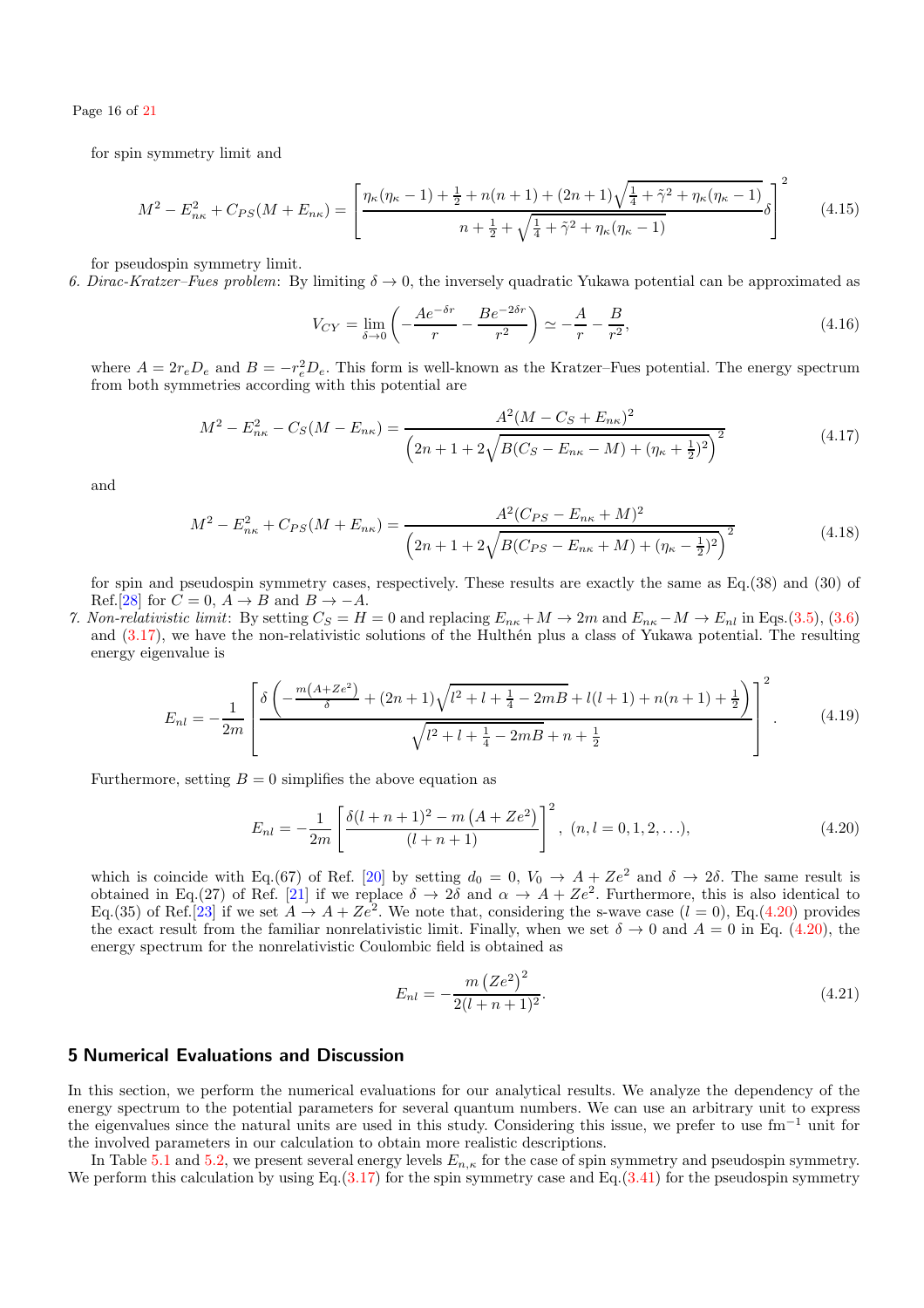|                | $n, \kappa < 0$ | $i = l + 1/2$ | $E_{n,\kappa<0}(H=0)$ | $E_{n,\kappa<0}(H=5)$ | $n, \kappa > 0$ | $= l - 1/2$<br>$l, \eta$ | $E_{n,\kappa>0}(H=0)$ | $E_{n,\kappa>0}(H=5)$ |
|----------------|-----------------|---------------|-----------------------|-----------------------|-----------------|--------------------------|-----------------------|-----------------------|
|                | $0,-2$          | $0p_{3/2}$    | 0.24181258            | 0.24725816            | 0,1             | $0p_{1/2}$               | 0.24181258            | 0.26229015            |
| $\overline{2}$ | $0,-3$          | $0d_{5/2}$    | 0.24408024            | 0.24408024            | 0,2             | $0d_{3/2}$               | 0.24408024            | 0.26915052            |
| 3              | $0,-4$          | $0f_{7/2}$    | 0.24725817            | 0.24181258            | 0,3             | $0f_{5/2}$               | 0.24725817            | 0.27694672            |
| 4              | $0,-5$          | $0g_{9/2}$    | 0.25134955            | 0.24045289            | 0,4             | $0g_{7/2}$               | 0.25134955            | 0.28568689            |
|                | $1,-2$          | $1p_{3/2}$    | 0.24407876            | 0.25134791            | 1,1             | $1p_{1/2}$               | 0.24407876            | 0.26914833            |
| $\overline{2}$ | $1,-3$          | $1d_{5/2}$    | 0.24725666            | 0.24725666            | 1,2             | $1d_{3/2}$               | 0.24725666            | 0.27694432            |
| 3              | $1,-4$          | $1f_{7/2}$    | 0.25134791            | 0.24407876            | 1,3             | $1f_{5/2}$               | 0.25134791            | 0.28568428            |
| 4              | $1,-5$          | $1g_{9/2}$    | 0.25635671            | 0.24181038            | 1,4             | $1g_{7/2}$               | 0.25635671            | 0.29537745            |
|                | $2,-2$          | $2p_{3/2}$    | 0.24725314            | 0.25635387            | 2,1             | $2p_{1/2}$               | 0.24725314            | 0.27694119            |
| $\overline{2}$ | $2,-3$          | $2d_{5/2}$    | 0.25134496            | 0.25134496            | 2,2             | $2d_{3/2}$               | 0.25134496            | 0.28568098            |
| 3              | $2,-4$          | $2f_{7/2}$    | 0.25635387            | 0.24725314            | 2.3             | $2f_{5/2}$               | 0.25635387            | 0.29537396            |
|                | $2,-5$          | $2g_{9/2}$    | 0.26228527            | 0.24407133            | 2,4             | $2g_{7/2}$               | 0.26228527            | 0.30603052            |
|                | $3,-2$          | $3p_{3/2}$    | 0.25133807            | 0.26228075            | 3,1             | $3p_{1/2}$               | 0.25133807            | 0.28567666            |
| $\overline{2}$ | $3 - 3$         | $3d_{5/2}$    | 0.25634875            | 0.25634875            | 3,2             | $3d_{3/2}$               | 0.25634875            | 0.29536954            |
| 3              | $3,-4$          | $3f_{7/2}$    | 0.26228075            | 0.25133807            | 3,3             | $3f_{5/2}$               | 0.26228075            | 0.30602597            |
|                | $3,-5$          | $3g_{9/2}$    | 0.26914103            | 0.24723546            | 3,4             | $3g_{7/2}$               | 0.26914103            | 0.31765756            |

<span id="page-16-0"></span>**Table 5.1.** Bound state energy eigenvalues (in fm<sup>-1</sup>) of the spin symmetry case for various values of n and l in the absence  $(H = 0)$  and presence  $(H = 5)$  of the tensor interaction.

**Table 5.2.** Bound state energy eigenvalues (in fm<sup>-1</sup>) of the pseudospin symmetry case for various values of n and  $\tilde{l}$  in the absence  $(H = 0)$  and presence  $(H = 5)$  of the tensor interaction.

<span id="page-16-1"></span>

|   | $n, \kappa < 0$ | (l, j)     | $E_{n,\kappa < 0} (H = 0)$ | $E_{n,\kappa<0}(H=5)$ | $1, \kappa > 0$<br>$n -$ | $(l+2,j+1)$ | $E_{n,\kappa>0}(H=0)$ | $E_{n,\kappa>0}(H=5)$ |
|---|-----------------|------------|----------------------------|-----------------------|--------------------------|-------------|-----------------------|-----------------------|
|   | $1,-1$          | $1s_{1/2}$ | $-0.24665137$              | $-0.25853490$         | 0.2                      | $0d_{3/2}$  | $-0.24665137$         | $-0.28786907$         |
|   | $1,-2$          | $1p_{3/2}$ | $-0.25183976$              | $-0.25183976$         | 0.3                      | $0f_{5/2}$  | $-0.25183976$         | $-0.30082457$         |
| 3 | $1,-3$          | $1d_{5/2}$ | $-0.25853490$              | $-0.24665137$         | 0,4                      | $0g_{7/2}$  | $-0.25853490$         | $-0.31543002$         |
| 4 | $1,-4$          | $1f_{7/2}$ | $-0.26675519$              | $-0.24295721$         | 0.5                      | $0h_{9/2}$  | $-0.26675519$         | $-0.33173176$         |
|   | $2, -1$         | $2s_{1/2}$ | $-0.25184913$              | $-0.26676283$         | 1,2                      | $1d_{3/2}$  | $-0.25184913$         | $-0.30083316$         |
| 2 | $2,-2$          | $2p_{3/2}$ | $-0.25854279$              | $-0.25854279$         | 1,3                      | $1f_{5/2}$  | $-0.25854279$         | $-0.31543915$         |
| 3 | $2,-3$          | $2d_{5/2}$ | $-0.26676283$              | $-0.25184913$         | 1,4                      | $1g_{7/2}$  | $-0.26676283$         | $-0.33174151$         |
| 4 | $2,-4$          | $2f_{7/2}$ | $-0.27653162$              | $-0.24667097$         | 1,5                      | $1h_{9/2}$  | $-0.27653162$         | $-0.34979406$         |
|   | $3, -1$         | $3s_{1/2}$ | $-0.25856120$              | $-0.27654386$         | 2,2                      | $2d_{3/2}$  | $-0.25856120$         | $-0.31545110$         |
| 2 | $3,-2$          | $3p_{3/2}$ | $-0.26677657$              | $-0.26677657$         | 2,3                      | $2f_{5/2}$  | $-0.26677657$         | $-0.33175386$         |
| 3 | $3,-3$          | $3d_{5/2}$ | $-0.27654386$              | $-0.25856119$         | 2,4                      | $2g_{7/2}$  | $-0.27654386$         | $-0.34980694$         |
| 4 | $3, -4$         | $3f_{7/2}$ | $-0.28788894$              | $-0.25189558$         | 2,5                      | $2h_{9/2}$  | $-0.28788894$         | $-0.36967266$         |
|   | $4, -1$         | $4s_{1/2}$ | $-0.25856120$              | $-0.28790739$         | 3,2                      | $3d_{3/2}$  | $-0.25856120$         | $-0.33177001$         |
| 2 | $4, -2$         | $4p_{3/2}$ | $-0.26677657$              | $-0.27656587$         | 3,3                      | $3f_{5/2}$  | $-0.26677657$         | $-0.34982325$         |
| 3 | $4,-3$          | $4d_{5/2}$ | $-0.27654386$              | $-0.26680859$         | 3,4                      | $3g_{7/2}$  | $-0.27654386$         | $-0.36968936$         |
|   | $4, -4$         | $4f_{7/2}$ | $-0.28788894$              | $-0.25865185$         | 3,5                      | $3h_{9/2}$  | $-0.28788894$         | $-0.39144042$         |

case. The outcomes include the absence as well as presence of the tensor coupling. In the calculation, we set  $C_S = 5$  $\text{fm}^{-1}$ ,  $C_{PS} = -5 \text{ fm}^{-1}$ ,  $A = B = 1 \text{ fm}^{-1}$ ,  $V_0 = 2 \text{ fm}^{-1}$ , and  $\delta = 0.05 \text{ fm}^{-1}$  for convenient. These parameters can vary according to the considered bound states and here they solely represent the widely used benchmarks for numerical purposes. As for the nucleon mass, the corresponding value is  $M = 939 \text{ MeV} \approx 4.76 \text{ fm}^{-1}$ . We have chosen these values to meet the appropriate range of nuclear studies, particularly related to the single-nucleon states. From both tables, we notice that  $E_{n,\kappa}$  increases as the increment of  $|\kappa|$  on both symmetry considerations for a given n. The absence of tensor interaction  $(H = 0)$  on the spin symmetry case evoke degeneracy in some Dirac spin-doublet eigenstate partners:  $(np_{3/2}, np_{1/2})$ ,  $(nd_{5/2}, nd_{3/2})$ ,  $(nf_{7/2}, nf_{5/2})$ , and  $(ng_{9/2}, ng_{7/2})$ , etc. Each of these two spin-doublet pairs has the same  $n, l$ . Under the same case, degeneracy also occur on the pseudospin symmetry in some pseudospin-doublet partners:  $(ns_{1/2},(n-1)d_{3/2})$ ,  $(np_{3/2},(n-1)f_{5/2})$ ,  $(nd_{5/2},(n-1)g_{7/2})$ , and  $(nf_{7/2},(n-1)h_{9/2})$ , etc. Again, each of these two states has the same  $\tilde{n}$  and  $\tilde{l}$ . However, as the tensor interaction appears, all these degeneracies on both symmetry considerations vanish.

We present the dependence of  $E_{n\kappa}$  on  $\delta$  for different n and  $\kappa$  by setting the other parameters with the previous benchmarks in Fig[.5.1](#page-17-0) for the (a) spin and (b) pseudospin symmetry case. The behavior of  $E_{n\kappa}$  is demonstrated by varying δ from 0 to 0.30 fm<sup>-1</sup> with 0.01 fm<sup>-1</sup> step. Note that increasing the value of δ implies the less attractive interactions. As  $\delta$  rises for a short-range potential, the bound state energy eigenvalues increase for the spin symmetry and decrease for the pseudospin symmetry case. The increasing trend indicates that we have tightly bounded states, while the decreasing behavior means otherwise. Particularly, we can see that the binding energies are stepped away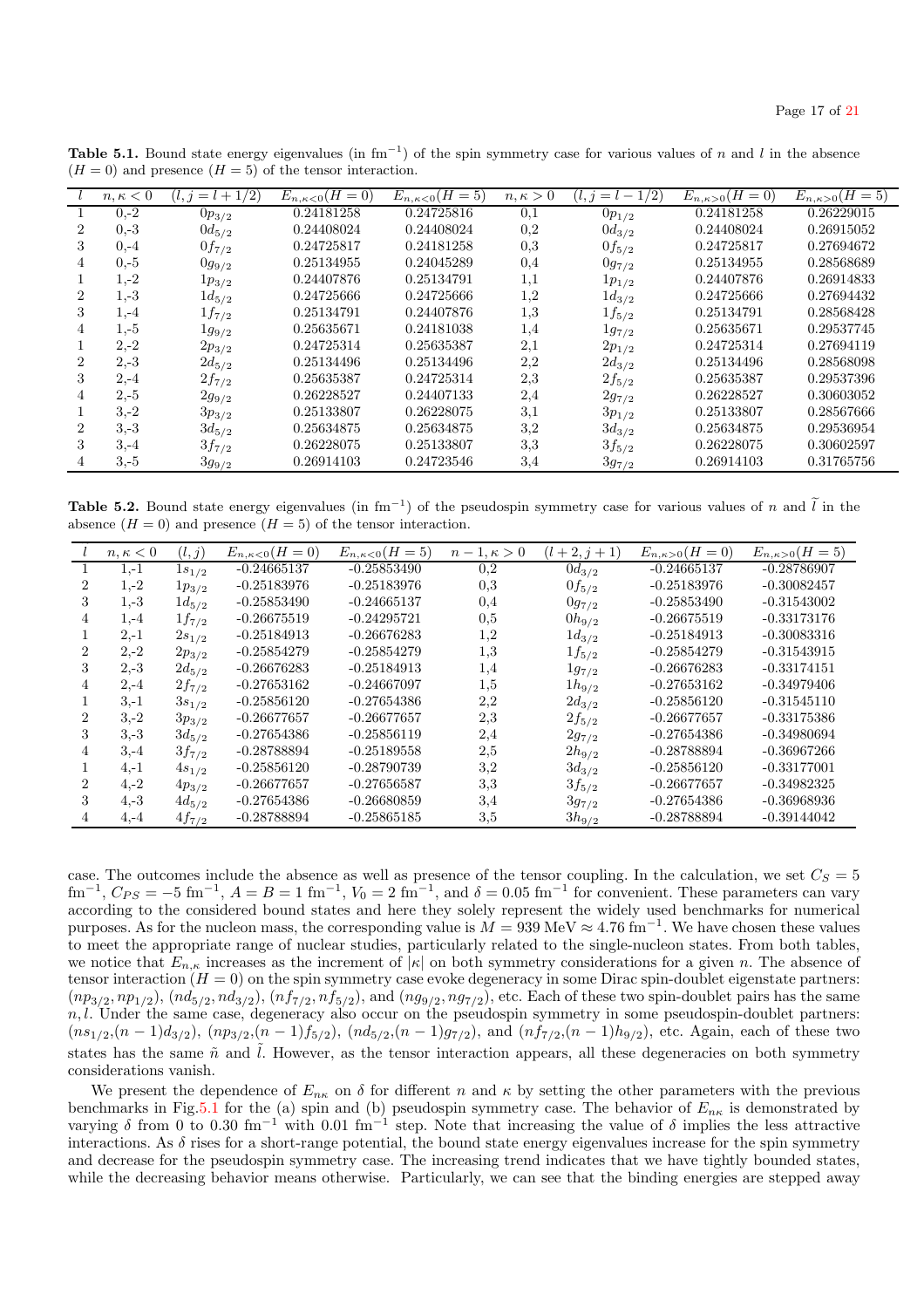

Fig. 5.1. The variation of  $E_{n=0,1,\kappa=1,2,3,4}$  with respect to screening parameter  $\delta$  for (a) spin and (b) pseudospin symmetry case with  $H = 5$ ,  $C_S = 5$  fm<sup>-1</sup>,  $C_{PS} = -5$  fm<sup>-1</sup>,  $M = 4.76$  fm<sup>-1</sup>,  $A = B = 1$  fm<sup>-1</sup> and  $V_0 = 2$  fm<sup>-1</sup>.

<span id="page-17-0"></span>

<span id="page-17-1"></span>Fig. 5.2. The energy eigenvalues of the spin symmetry states (a)  $0p_{3/2}$  and (b)  $0p_{1/2}$ , and the pseudospin symmetry states (c)  $0s_{1/2}$  and (d)  $0d_{3/2}$  in the plane of  $(V_0, C_{S,PS})$ . The color heat map corresponds to the energy eigenvalue (in fm<sup>-1</sup>) of the scanned region.

from each other as  $\delta$  increases in both symmetries. We can see that the lines of the following pair of states overlap:  $(0d_{3/2}, 1p_{1/2})$ ,  $(0f_{5/2}, 1d_{3/2})$  and  $(0g_{7/2}, 1f_{5/2})$  for the spin symmetry case, and  $(0f_{5/2}, 1d_{3/2})$ ,  $(0g_{7/2}, 1f_{5/2})$ , and  $(0h_{9/2}, 1g_{7/2})$  for the pseudospin symmetry case.

In Fig[.5.2,](#page-17-1) we illustrate the parameter space of the energy eigenvalues for the spin symmetry states  $0p_{3/2}$  and  $0p_{1/2}$ , and the pseudospin symmetry states  $0s_{1/2}$  and  $0d_{3/2}$ . The energy eigenvalues are scanned in  $(V_0, C_S)$  and  $(V_0, C_{PS})$ plane for each cases, respectively. For this objective, we set  $V_0 = A = B$ ,  $H = 5$ ,  $\delta = 0.05$  fm<sup>-1</sup>, and  $M = 4.76$  fm<sup>-1</sup>.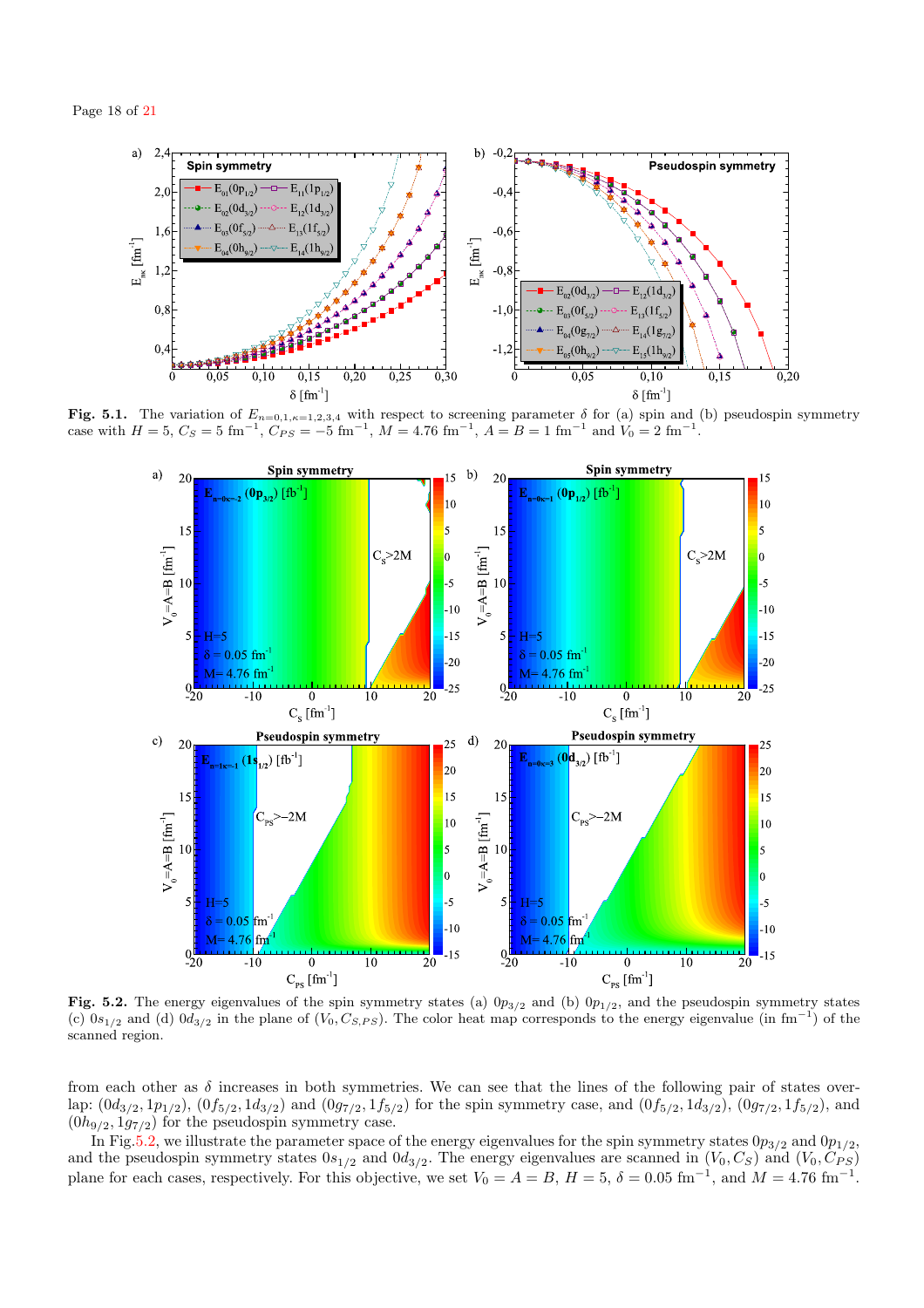The scan parameters are varied from 0.0 to 20.0 fm<sup>-1</sup> for  $V_0$ , and from -20.0 to 20.0 fm<sup>-1</sup> for  $C_{S,PS}$  with 0.5 fm<sup>-1</sup> step. The white region represents non-real energy eigenvalue. That is, there are no bound states occur in this domain. It is clear that the energy spectrums depend entirely on the choice of  $C_S$  and  $C_{PS}$ . The positive bound state of the spin symmetry case are obtained at the regions of  $5 \leq C_S < 10$  with  $M \geq E_{n\kappa}$  and  $E_{n\kappa} + M \geq C_S$ , as well as of  $10 \leq C_S \leq 20$  with  $M < E_{n\kappa}$  and  $E_{n\kappa} + M \leq C_S$ . Meanwhile, the negative bound state energy eigenvalues for the pseudospin symmetry case are reached at the regions of  $-10 < C_{PS} \le -5$  with  $M > -E_{n\kappa}$  and  $E_{n\kappa} < C_{PS} + M$ , as well as of  $-20 < C_{PS} \le -10$  with  $M < -E_{n\kappa}$  and  $E_{n\kappa} < C_{PS} + M$ . In addition, these results are valid for other quantum states from the same distributions as the ones we have discussed.



<span id="page-18-1"></span>Fig. 5.3. Variation of the normalized upper and lower components of  $F_{n,\kappa}(r)$  and  $G_{n,\kappa}(r)$  with respect to r for (a) spin and (b) pseudospin symmetry consideration with  $H = 5$ .

Finally, we present the lower and upper spinor wave functions of  $np_{1/2}$  and  $nd_{3/2}$  states as a function of r with  $n = 0, 1, 2$  in Fig. [5.3](#page-18-1) for (a) spin and (b) pseudospin symmetry case. We have implemented Eqs.[\(3.28\)](#page-7-5), [\(3.29\)](#page-7-6), [\(3.47\)](#page-9-1) and [\(3.48\)](#page-9-3) for these purposes. We use the same parameter values as in the Tables [5.1](#page-16-0) and [5.2.](#page-16-1) We can see that, the lower and upper component of the spin symmetry case have n nodes, while for the pseudospin  $n + 1$  nodes. The  $r$  dependence of the potential strengths (i.e.  $V_0$ ,  $A$ ,  $B$ ) keeps the number of radial nodes stays the same, yet still influencing the wavelength and magnitude of the appropriate solutions.

## <span id="page-18-0"></span>6 Summary and Conclusions

In this work, we have examined the bound state solutions of the Dirac equation with a new suggested combined potential, the Hulthén plus a class of Yukawa potential, as well as including a Coulomb-like tensor coupling under the conditions of the spin and pseudospin symmetry. For this subject, we have implemented the NU and SUSYQM methods. The tensor coupling preserves the form of the combined potential, however produces a new spin-orbit centrifugal term  $\eta(\eta \pm 1)r^{-2}$  where  $\eta$  denotes a new spin-orbit quantum number. It provides the possibility of establishing a different form of spin-orbit coupling terms that may evoke some physical interpretation.

For an arbitrary spin-orbit coupling quantum number  $\kappa$ , we have obtained analytical expressions for the energy eigenvalues and its associated upper- and lower-spinor wave functions in the spin as well as pseudospin symmetry cases. Results from the two methods are entirely the same. Both are systematic and practical for solving the considered symmetries and considered as two of the most reliable methods in this subject in many cases. The wave functions are expressed in terms of the hypergeometric functions, together with their normalization constants. Although the energy spectrums overlap with each other, the obtained wave functions from the SUSYQM are more compact than those from the NU method. Hence, the validity of the SUSYQM method and its general principles has been confirmed.

Furthermore, we have shown that our obtained results can be reduced into a few special cases (s-wave case, Dirac-Hulth´en problem, Dirac-Yukawa problem, Dirac-Coulomb-like problem, Dirac-inversely quadratic Yukawa problem, Dirac-Kratzer–Fues problem) and compared them with the literature. They are in full consistency with the previous findings. Additionally, we have also considered the nonrelativistic limit of the energy spectrum for the proposed potential by making some replacements on the spin symmetry solution.

We have numerically investigated the dependence of the energy spectra dependence on the screening parameter  $\delta$ , potential strength, as well as parameter  $C_S$  and  $C_{PS}$ . We found that both spin and pseudospin bound state energies are sensitive with  $\delta$ , as well as with  $C_S$  and  $C_{PS}$  for a given quantum number  $\kappa$  and n. In the absence of the tensor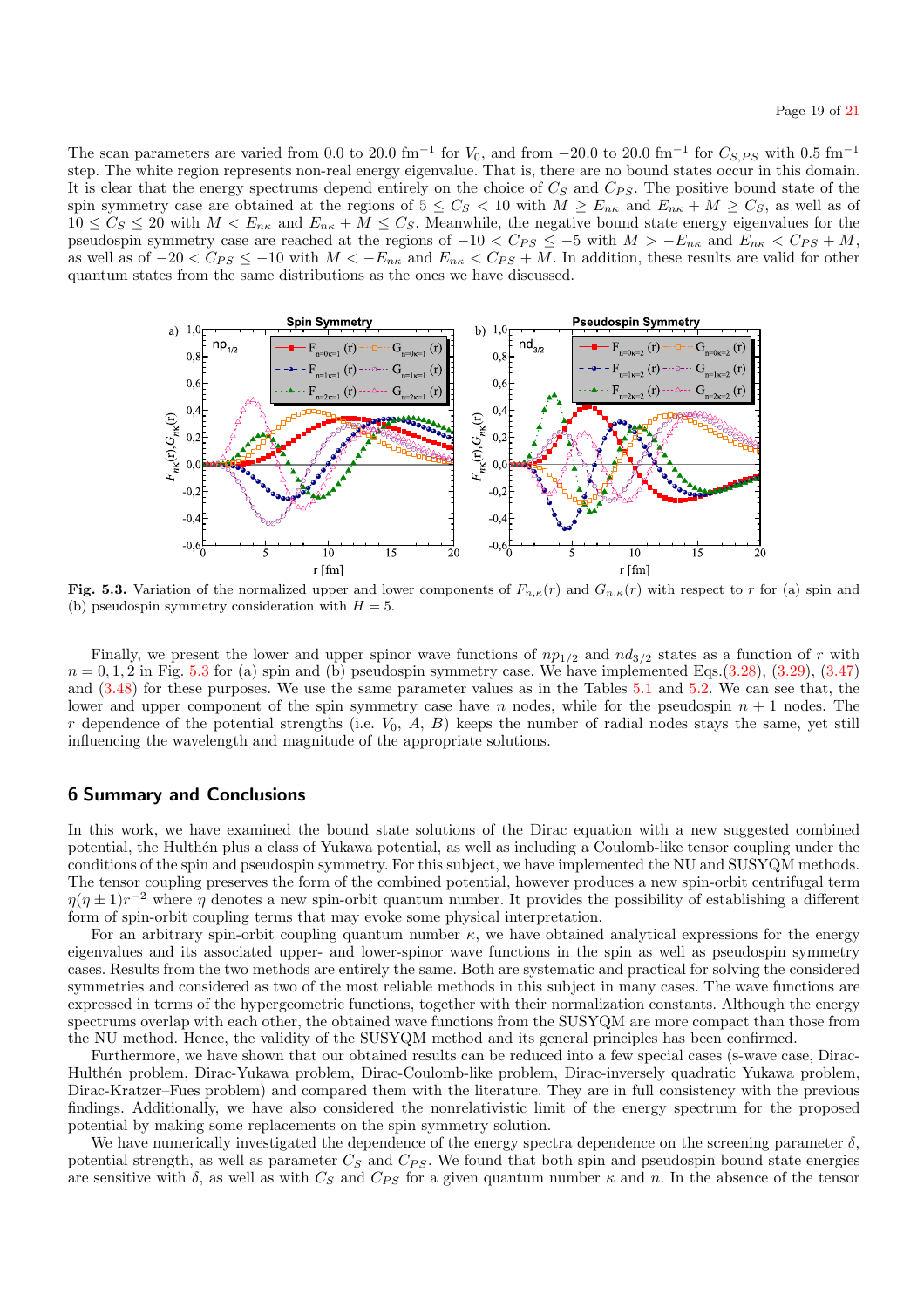Page 20 of [21](#page-20-39)

coupling, the Dirac spin and pseudospin-doublet eigenstate partners evoke degeneracy for some states. However, the degeneracies are completely eliminated if the tensor interaction involved. The allowed bound state regions for both symmetries in the parameter space of the potential strength  $V_0$  with respect to  $C_S$ , and  $C_{PS}$  are also presented. Finally, the normalized wave function components from both symmetries, influenced with tensor interaction, are shown as a function of r.

In conclusion, a new suggested combined potential, Hulthén plus a class of Yukawa potential including a Coulomblike tensor interaction, have been analytically solved. Our obtained results deserve particular attention to find relevancy in more applicative branches of physics, especially in the area of hadronic and nuclear physics.

## <span id="page-19-0"></span>A Nikiforov-Uvarov Method

We briefly introduce the NU method [\[43\]](#page-20-43), a useful way to solve a hypergeometric-type second-order differential equation by transforming it into the following form

<span id="page-19-1"></span>
$$
\frac{d^2\chi(s)}{ds^2} + \frac{\tilde{\tau}(s)}{\sigma(s)}\frac{d\chi(s)}{ds} + \frac{\tilde{\sigma}(s)}{\sigma^2(s)}\chi(s) = 0.
$$
\n(A.1)

All coefficients here are polynomials, in which  $\sigma(s)$  and  $\tilde{\sigma}(s)$  have a maximum second-order while  $\tilde{\tau}(s)$  has a first-order kind. To get a particular solution for the above equation, the function  $\chi(s)$  can be decomposed as

<span id="page-19-2"></span>
$$
\chi(s) = y(s)\phi(s),\tag{A.2}
$$

and then by substituting this into Eq.  $(A.1)$ , we find a hypergeometric-type equation as follows

<span id="page-19-3"></span>
$$
\sigma(s)\frac{d^2y(s)}{ds^2} + \tau(s)\frac{dy(s)}{ds} + \lambda y(s) = 0.
$$
\n(A.3)

The function  $\phi(s)$  need to satisfy

<span id="page-19-4"></span>
$$
\frac{1}{\phi(s)} \frac{d\phi(s)}{ds} = \frac{\pi(s)}{\sigma(s)},\tag{A.4}
$$

with

<span id="page-19-5"></span>
$$
\pi(s) = \frac{\sigma'(s) - \tilde{\tau}(s)}{2} \pm \sqrt{\left[\frac{\sigma'(s) - \tilde{\tau}(s)}{2}\right]^2 - \tilde{\sigma}(s) + k\sigma(s)},\tag{A.5}
$$

where primes denote the derivative according to  $s$  and it can be first-order at most. The term within the square root is rearranged as zero discriminant of a second-order polynomial. Therefore, an expression for  $k$  is found after solving such equation by means of the NU method.

Consequently, the equation reduces to a hypergeometric type equation, where one of its solutions is  $y(s)$ . Hence the polynomial expression  $\bar{\sigma}(s) = \tilde{\sigma}(s) + \pi^2(s) + \pi(s)[\tilde{\tau}(s) - {\sigma'}(s)] + \pi'(s)\sigma(s)$  can be divided by a factor of  $\sigma(s)$ , such that  $\bar{\sigma}/\sigma(s) = \lambda$ . Here, we use the following relation

<span id="page-19-6"></span>
$$
\lambda = k + \frac{d\pi(s)}{ds},\tag{A.6}
$$

$$
\tau(s) = \tilde{\tau}(s) + 2\pi(s),\tag{A.7}
$$

with  $\tau(s)$  has a negative derivative. For an integer  $n \geq 0$ , a unique *n*-degree polynomial solution is obtained for the hypergeometric type equation if

<span id="page-19-7"></span>
$$
\lambda \equiv \lambda_n = -n \frac{d\tau}{ds} - \frac{n(n-1)}{2} \frac{d^2\sigma}{ds^2}, \qquad n = 0, 1, 2... \tag{A.8}
$$

On the other hand, the polynomial  $y(s)$  satisfies the following Rodrigues equation

<span id="page-19-8"></span>
$$
y_n(s) = \frac{C_n}{\rho(s)} \frac{d^n}{ds^n} \Big[ \rho(s) \sigma^n(s) \Big]. \tag{A.9}
$$

The parameter  $C_n$  denotes the normalization constant, while  $\rho(s)$  stands for weighting function that obeys

<span id="page-19-9"></span>
$$
\frac{d\left[\sigma(s)\rho(s)\right]}{ds} = \tau(s)\rho(s),\tag{A.10}
$$

which is commonly known as the Pearson differential equation.